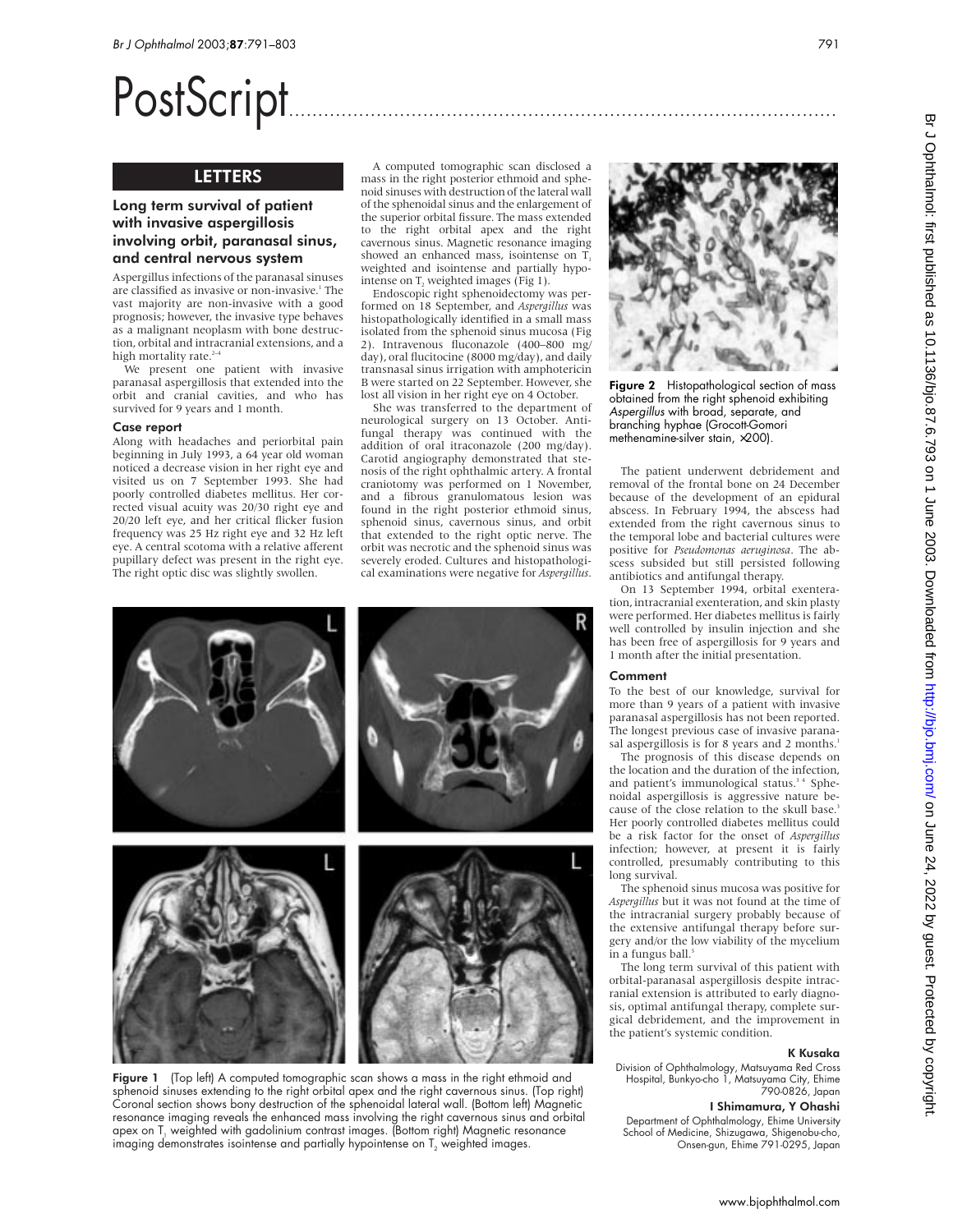S Ota

Department of Neurological Surgery, Ehime University School of Medicine, Shizugawa, Shigenobu-cho, Onsen-gun, Ehime 791-0295, Japan

Correspondence to: Kanae Kusaka, MD, PhD, Tane Memorial Eye Hospital, 1-1-39, Sakaigawa, Nishi-ku, Osaka 550-0024, Japan; kkusaka@tcct.zaq.ne.jp

Accepted for publication 2 October 2002

#### References

- 1 Hora JF. Primary aspergillosis of the paranasal sinuses and associated areas. The Laryngoscope 1965; 75:768–73.
- 2 Green WR, Font RL, Zimmerman LE Aspergillosis of the orbit. Arch Ophthalmol 1969; 82:302–13. 3 Saeti EJ, Blaugraund SM, Lin PT, et al.
- Paranasal sinus disease with intracranial extension aspergillosis versus malignancy. Laryngoscope 1988;98:632–5.
- 4 Jahrsdoerfer RA, Ejercito VS, Johns MME, et al. Aspergillosis of the nose and paranasal sinuses. Am J Otolaryngol 1979;1:6-14.
- 5 McGuirt WF, Harrill JA. Paranasal sinus aspergillosis. The Laryngoscope 1979;89:1563–8.

# The effect of topical glaucoma medications evaluated by perimetry

The emphasis of treatment for glaucoma has been the reduction of intraocular pressure (IOP) to a safer level, which, in turn, theoretically will prevent further visual loss. It has been assumed that lowering IOP by medical means has no adverse effect, which could negate the beneficial effect of IOP reduction. However, several reports have raised the possibility that some may adversely affect visual function.<sup>12</sup> In several studies betaxolol and timolol were compared with respect to their effect on IOP reduction and perimetric findings.<sup>3-5</sup> Although timolol lowered IOP more effectively, betaxolol was more effective in preserving the visual field.

These findings suggest that IOP reduction is not the only parameter that demands attention. In this study, we attempted to evaluate various topical antiglaucoma medications in a normal population in terms of their short term effect on visual function; only minimal effects on IOP reduction were expected since this study population did not have glaucoma.

#### Methods

Five prospective, randomised, masked studies of levobunolol, dipivefrin, apraclonidine, betaxolol, and dorzolamide, respectively, were conducted over 5 years. In each study, 20 normal volunteers had baseline testing, including measurement of visual acuity (VA), IOP, visual field (VF) with the Humphrey computerised perimeter (HCP) program 24-2, and pupil size. One eye was randomly assigned to treatment and given a test dose of either a glaucoma medication or a placebo. VF testing was repeated in 1 hour. The same eye was later given the opposite drop (the drug if a placebo was used, a placebo if the drug was used) and a third set of visual field studies was done. Paired *t* test and signed rank test were used in the statistical analysis.

All subjects had normal ocular examinations, with best corrected visual acuity of 20/30 or better. The mean baseline IOP was 13.3 mm Hg right eye and 13.5 mm Hg left eye (range 10–18 mm Hg). When levobunolol was administered, there was a mean deviation of −2.9 dB compared with −1.9 dB for the Table 1 Effects of topical glaucoma medications on automated perimetry

|                    | $MD$ ( $dB$ ) | C/W placebo |
|--------------------|---------------|-------------|
| Dipivefrin         | $-0.86$       | $-1.05$     |
| Apraclonidine      | $-0.36$       | $-0.44$     |
| <b>Levobunolol</b> | $-2.90$       | $-1.90*$    |
| Betaxolol          | $-1.23$       | $-0.79$     |
| Dorzolamide        | $+0.16$       | $+0.12$     |

placebo  $(p<0.05)$  (Table 1). There were no significant differences in terms of other global values (short term fluctuation, pattern standard deviation, and corrected pattern standard deviation), visual acuity, and pupil size.

Thus, in a normal population, a single dose of several topical glaucoma medications had little or no effect on perimetry. The possible mild suppression of retinal sensitivity with levobunolol is of unknown clinical significance.

#### Comment

Flammer and Drance tested several drugs topically, all of which reduced retinal sensitivity on threshold perimetry in contrast with oral acetazolamide, which improved perimetry results in 75 patients with elevated IOP or in the very early stages of chronic open angle glaucoma.6 Paterson found that acute IOP reduction increased retinal sensitivity.<sup>7</sup> Martin-Boglind and coworkers showed that the influence of topical glaucoma medications (epinephrine, timolol, betaxolol, pilocarpine) on the high pass resolution threshold was negligible in normal subjects.<sup>8</sup> Edgar and coworkers found no significant change with dipivefrin in normal subjects.<sup>9</sup> In our studies, only levobunolol caused a mild generalised decrease in visual function compared to controls on visual field testing of normal subjects. Short term fluctuation was not altered and there was no relative focal defect when levobunolol was compared with placebo. Since these were controlled trials, the placebo effect was not a factor. Vasoactivity, direct effect on neuronal elements, corneal epithelial alteration, and refractive change of current glaucoma drugs should be also considered. The mechanism by which various topical glaucoma medications affect retinal sensitivity remains unclear. The effect may be due to changes in blood flow to the posterior segment of eye. Further study is needed.

#### J-C Lin, F Samuel, L J Katz, G L Spaeth

William and Anna Goldberg Glaucoma Service, Wills Eye Hospital, and the Department of

Ophthalmology, Jefferson Medical College, Thomas Jefferson University, Philadelphia, PA, USA

#### J Hoop, L B Cantor

Indiana University School of Medicine, Department of Ophthalmology, Indianapolis, IN, USA

Correspondence to: L Jay Katz, MD, Glaucoma Service, Wills Eye Hospital, 840 Walnut Street, Suite 1110, Philadelphia, PA 19107, USA;  $L$ IK22222@aol.com

Accepted for publication 4 October 2002

#### References

1 Holmin C, Thorburn W, Krakau CET. Treatment versus no treatment in chronic open angle glaucoma. Acta Ophthalmol 1988;66:170–3.

- 2 Chauhan BC, Drance SM, Douglas GR. The effect of long-term intraocular pressure reduction on the differential light sensitivity in glaucoma suspects. Invest Ophthalmol Vis Sci  $1988:29:1478-85.$
- 3 Messmer C, Flammer J, Stumpfig D. Influence of betaxolol and timolol on the visual fields of patients with glaucoma. *Am J Ophthalmol*<br>1991;**112**:678–81.
- 4 Collignon-Brach J. Longterm effect of topical beta-blockers on intraocular pressure and visual field sensitivity in ocular hypertension and chronic open-angle glaucoma. *Surv<br>Ophthalmol* 1994;**38**(Suppl):S149–55.<br>5 **Vainio-Jylha E**, Vuori ML. The favorable
- effect of topical betaxolol and timolol on glaucomatous visual fields: a 2-year follow-up study. Graefes Arch Clin Exp Ophthalmol 1999;237:100–4.
- 6 Flammer J, Drance SM. The effect of a number of glaucoma medications on the differential light threhold. In: Greve EL, Heijl A, ed. Fifth international visual field symposium, Sacramento 1982. The Hague: Dr W Junk, 1983:153–6.
- 7 Paterson G. Effect of intravenous acetazolamide on relative arcuate scotomas and visual field in glaucoma simplex. *Proc*<br>Roy Soc Med 1970;**63**:865.
- 8 Martin-Boglind LM, Graves A, Wanger P. The effect of topical antiglaucoma drugs on the results of high-pass resolution perimetry.<br>A*m J Ophthalmol* 1991;**111**:711–14.
- 9 Edgar DF, Crabb DP, Rudnicka AR, et al. Effects of dipivefrin and pilocarpine on pupil diameter, automated perimetry and log MAR acuity. Graefes Arch Clin Exp Ophthalmol 1999;237:117–24.

# Delayed therapeutic success with endoscopic cyclophotocoagulation in treating refractory post-penetrating keratoplasty glaucoma

Endoscopic cyclophotocoagulation (ECP) was introduced as an alternative to trans-scleral cyclophotocoagulation for treating refractory glaucomas in order to minimise complications such as phthisis and hypotony by providing direct visualisation of the ciliary processes.

Glaucoma following penetrating keratoplasty, which has an incidence ranging from 10–52%, often proves refractory to medical treatment.<sup>1-3</sup> We introduce a case of refractory post-PKP glaucoma in order to demonstrate the efficacy of ECP in treating post-PKP glaucoma and to describe its potential delayed effect in achieving intraocular pressure control .

#### Case report

A 50 year old African-American man, who had undergone previous cataract surgery, anterior vitrectomy, and anterior chamber intraocular lens placement in his left eye in 1987, presented with pseudophakic bullous keratopathy and hand movement vision in his left eye. In April of 2000, the patient underwent a penetrating keratoplasty in which an 8 mm donor graft was placed in a 7.5 mm host site. Two weeks following the procedure, the patient developed elevated intraocular pressure in the 45–50 mm Hg range which was refractory to both medical therapy and discontinuation of topical steroids. An Ahmed valve was placed in June of 2000, yet his intraocular pressure eventually returned to the preoperative range despite the addition of four topical glaucoma medications (timolol 0.5%, brimonidine 0.2%, dorzolamide 2.0%, and latanoprost 0.005%).

In April of 2001, the patient underwent treatment with endoscopic cyclophotocoagulation via a limbal approach as described by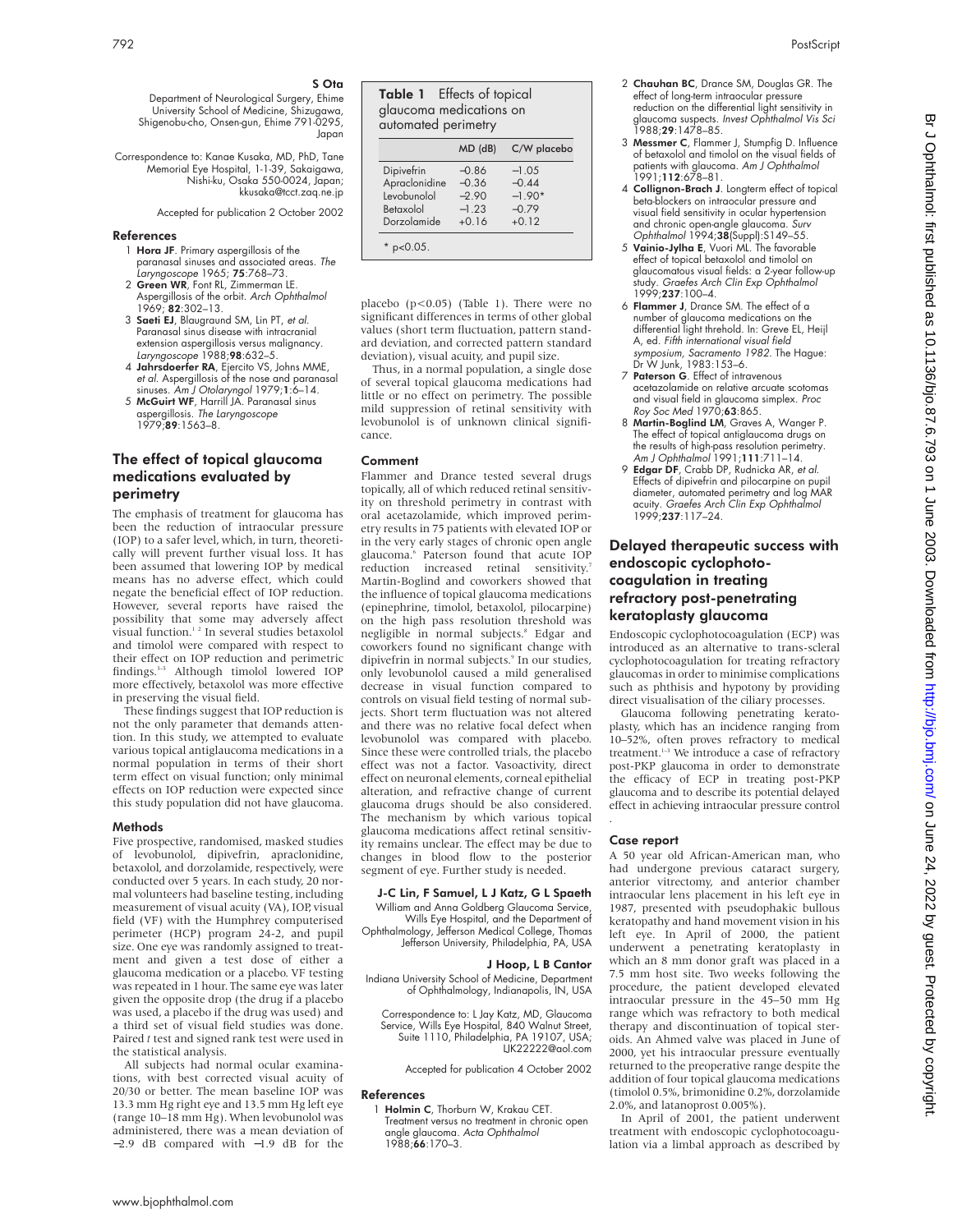

Figure 1 Endoscopic view of the ciliary processes, in which the treated ciliary processes (left) appear white and contracted. The red aiming laser beam is directed at the anterior portion of the untreated ciliary processes.

Chen *et al*. <sup>4</sup> The patient received 300 degrees of treatment at settings ranging from 20–50 mW of energy with laser applied for 0.5–2 seconds until ciliary process whitening and contraction was observed (Fig 1).

During the first postoperative week, the patient was treated with topical polymyxin B/trimethoprim drops four times a day, and hyoscine (scopolamine) 0.25% drops three times a day. He was also treated with topical prednisolone acetate 1% four times per day, and was tapered off by the third postoperative week. Despite being restarted on all four of his glaucoma medications within 2 weeks of the procedure, the patient continued to have poorly controlled intraocular pressure in the 30–45 mm Hg range which persisted for more than 3 months. However, 14 weeks after the cyclodestructive procedure, the intraocular pressure suddenly began to decrease without any further surgical intervention. The patient's intraocular pressure has remained well controlled in the 10–15 mm Hg range for more than 1 year following ECP, and the total number of glaucoma drugs has been systematically reduced from four to two. Furthermore, the patient has not developed any signs of hypotony, phthisis, or graft failure.

#### Comment

Previous studies have demonstrated significant pressure lowering within 2–4 weeks of endoscopic cyclophotocoagulation.<sup>45</sup> This represents the first reported case of late success with ECP, with intraocular pressure control achieved more than 3 months following ECP. Though both topical corticosteroids and cycloplegics may lead to a rise in intraocular pressure, the pressure remained elevated more than 2 months after discontinuing both types of medications.<sup>4</sup>

Reports vary regarding the number of degrees of treatment necessary to achieve effective results with endoscopic cyclophotocoagulation.4 5 However, success is ultimately dependent on the extent of treatment along the anteroposterior axis of the ciliary processes as well as the size of the treatment zone.<sup>4</sup> The delayed response observed in this case likely represents incomplete treatment with late fibrotic changes in the ciliary processes, as signs of hypotony and phthisis remain absent.8

A high incidence of both acute (35–41%) and chronic (23–29%) graft failure has been associated with drainage tube implants in the treatment of post-PKP glaucoma.<sup>9 10</sup> In contrast, no cases of irreversible graft failure were observed in 16 post-PKP patients treated with ECP, with only a single patient (6%)

developing acute graft rejection.<sup>4</sup> We describe this case in order to demonstrate that the effects of ECP may be appreciated on the order of several months following treatment, and to illustrate, as shown previously, that ECP can often be used safely and effectively in treating refractory post-PKP glaucoma.

#### D A Hollander, S C Lin

Department of Ophthalmology, The University of California, San Francisco, San Francisco, CA, USA

Correspondence to: Shan C Lin, MD, University of California, San Francisco, Department of Ophthalmology, 10 Koret Way, Suite K-301, San Francisco, CA 94143, USA; shanl@itsa.ucsf.edu

Accepted for publication 28 October 2002

#### References

- 1 Thoft RA, Gordon JM, Dohlman CH. Glaucoma following keratoplasty. Trans Am Acad Ophthalmol Otolaryngol 1974;78:352–64.
- 2 Schanzlin DJ, Robin JB, Gomez DS, et al. Results of penetrating keratoplasty for aphakic and pseudophakic bullous keratopathy. Am J Ophthalmol 1984;98:302–12.
- 3 Franca ET, Arcieri ES, Arcieri RS, et al. A study of glaucoma after penetrating
- keratoplasty. *Cornea* 2002;**21**:284–8.<br>4 **Chen J**, Cohn RA, Lin SC, *et al*. Endoscopic photocoagulation of the ciliary body for treatment of refractory glaucomas. Am J Ophthalmol 1997;124:787–96.
- 5 Gayton JL, Van Der Karr M, Sanders V. Combined cataract and glaucoma surgery: trabeculectomy versus endoscopic laser cycloablation. J Cataract Refract Surg 1999;25:1214–19.
- 6 Francois J. Corticosteroid glaucoma. Ann Ophthalmol 1977;9:1075–80.
- 7 Lazenby GW, Reed JW, Grant WM. Short-term tests of anticholinergic medication in open-angle glaucoma. Arch Ophthalmol 1968;**80**:443–8.
- 8 Shields MB, Chandler DB, Hickingbotham D, et al. Intraocular cyclophotocoagulation: histopathologic evaluation in primates. *Arch*<br>Ophthalmol 1985;**103**:1731–5.
- 9 McDonnell PJ, Robin JB, Schanzlin DJ, et al. Molteno implant for control of glaucoma in eyes after penetrating keratoplasty. Ophthalmology 1988;95:364–9.
- 10 Sherwood MB, Smith MF, Driebe WT, et al. Drainage tube implants in the treatment of glaucoma following penetrating keratoplasty.<br>*Ophthalmic Surg* 1993;**24**:185–9.

# Simultaneous presentation of choroidal melanoma in mother and daughter

Despite being the most common primary intraocular malignancy, uveal melanoma is rare, with an incidence of only eight per million per year.<sup>1</sup> Familial cases account for only 0.6% of patients.<sup>2</sup> We report two members of the same family who were both independently found to have choroidal melanoma on the same day.

#### Case 1

A healthy 45 year old woman presented to her general practitioner with a 1 month history of photopsia and visual field defect. She was found to have a choroidal tumour in the right eye and referred to a general ophthalmologist, who she saw on 11 November 1999. The diagnosis of choroidal melanoma was confirmed and she was referred to our clinic, where she was seen on 22 November 1999. At our clinic the visual acuity was 6/9 with the right eye and 6/5 with the left eye. Both anterior segments and the left fundus were normal. The right fundus showed a superotemporal pigmented choroidal melanoma with a collar



Figure 1 Patient 1. Fundus photograph of right eye. A choroidal melanoma was observed superotemporal to the macula.



Figure 2 Patient 2. Fundus photograph of the right eye. A choroidal melanoma was observed inferonasal to the optic nerve.

stud configuration and extending within two disc diameters of the fovea (Fig 1). It measured 12.2 mm in diameter and was 5.1 mm thick. The patient was treated with proton beam radiotherapy.

#### Case 2

On 7 November 1999, the patient's 65 year old mother presented to her general practitioner in a different city with a 2 week history of blurred vision in the right eye. She was referred to her primary ophthalmologist who she saw on 11 November 1999, then to our clinic where she was given an appointment on 22 November 1999. Our assessment showed that the visual acuity was 6/36 with the right eye and 6/12+ with the left eye. Both anterior segments and the left fundus were normal. There was a pigmented choroidal tumour inferonasally extending from the disc to the ciliary body, measuring 19.2 mm in diameter and 6.0 mm in thickness (Fig 2). The patient was treated by enucleation.

Neither patient had a history of cutaneous melanoma or atypical naevi, nor could they recall any relevant family history of ocular or other disease. The mother's only sibling and three of four of the daughter's siblings have had a normal ocular examination elsewhere.

#### Comment

We report on the simultaneous presentation of mother and daughter each with uveal melanoma in the right eye with both individuals being seen by their ophthalmologist and by us on the same day.

Uveal melanoma is a rare disease, and instances of both parent and child being affected are even rarer. In one series of 4500 patients 17 kindreds were identified in which a first degree relative was also affected.<sup>3</sup> Singh *et al* reported on a single case of concurrent presentation with father and son presenting within 3 months of each other.<sup>4</sup> Our two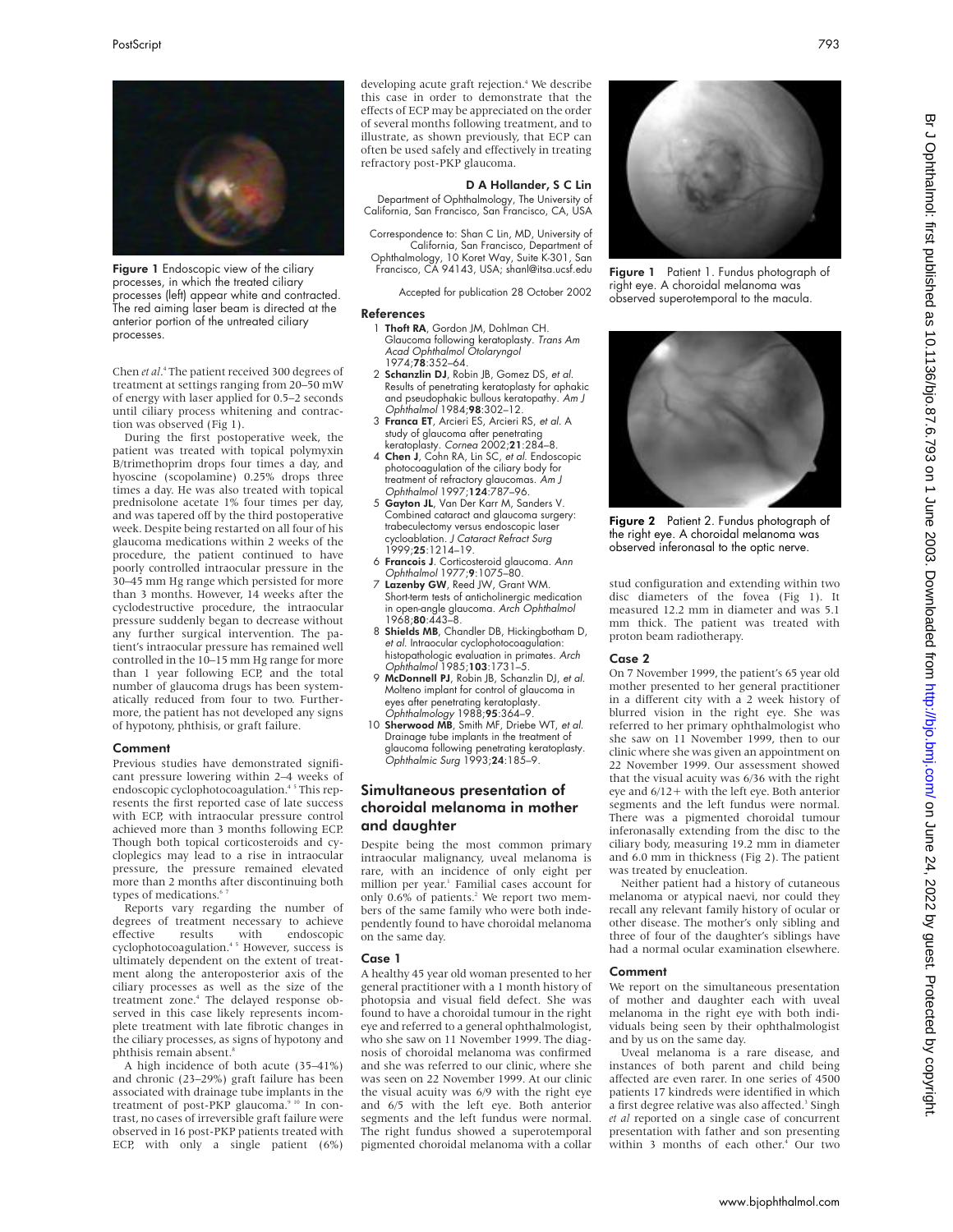patients presented within only a few hours of each other. The chance of such simultaneous presentation must be extremely remote, but our report demonstrates that coincidence can occur in any disease.

#### P W Hadden, B E Damato

Liverpool Ocular Oncology Centre, St Paul's Eye Unit, Royal Liverpool University Hospital, Prescot Street, Liverpool L7 8XP, UK

Correspondence to: Dr P W Hadden, Tennent Institute of Ophthalmology, Gartnavel General Hospital, 1053 Great Western Road, Glasgow G12 0YN, UK; peterandandy@hotmail.com

Accepted for publication 30 October 2002

#### References

- 1 Bergman L, Seregard S, Nilsson B, et al. Incidence of uveal melanoma in Sweden from 1960 to 1998. Invest Ophthalmol Vis Sci 2002;43:2579–83.
- 2 Singh AD, Shields CL, De Potter P, et al. Familial uveal melanoma—I: clinical observations in 56 patients. Arch Ophthalmol 1996;114:392–9.
- 3 Singh AD, Wang MX, Donoso LA, et al. Familial uveal melanoma-III: is the occurrence of familial uveal melanoma coincidental? Arch Ophthalmol 1996;114:1101–4.
- 4 Singh AD, Demirci H, Shields CL, et al. Concurrent choroidal melanoma in son and father. Am J Ophthalmol 2000;130:679–80.

# Relative hypersensitivity in healthy eye by frequency doubling perimetry in patients with severely damaged contralateral eye

Frequency doubling technology (FDT, Humphrey-Zeiss and Welch Allyn, Dublin, CA, USA) has been developed to screen for glaucoma.1 FDT could detect abnormalities in patients with full visual fields tested by Humphrey field analyser (HFA, Humphrey-Zeiss, Dublin, CA, USA) and nerve fibre layer defects<sup>2</sup> or normal visual fields and large disc cupping.<sup>3</sup> Inversely, FDT did not always detect visual field loss in patients with glaucomatous visual field defects determined by HFA (Fig 1), but it was rare.<sup>45</sup> That was because the ability of FDT to detect

glaucomatous visual field loss was limited or for some other reasons. In this study, we presumed that patients with severe damage in one eye had relative hypersensitivity in another eye.

Twenty nine patients (23 men and six women) had one normal healthy eye and one severely damaged eye. Their ages ranged from 18–69 years (mean 51 years). Patients had been examined with threshold c-20 of FDT version 2.6 once. A normal healthy eye meant normal vision (20/20 or better), normal intraocular pressure (less than 21 mm Hg on two occasions), no inflammation, and normal fundus observed clinically. The damaged eye had poor vision (20/200 or worse) or severe visual field defects (mean deviation with FDT less than −6.0 dB). Damage was variously the result of optic nerve lesion by angle recession glaucoma, uveitic glaucoma, or tumour at the orbital apex. Primary open angle glaucoma, optic neuritis or tumour in the brain were excluded, since such conditions usually involve both eyes. As controls, 26 (20 men and six women) normal healthy volunteers were recruited for this study. Their ages ranged from 23 to 70 years (mean 51 years). Patients had been examined with threshold c-20 of FDT version 2.6 once. They had normal vision (20/20 or better), normal intraocular pressure (less than 21 mm Hg), and normal fundus findings. All subjects were examined with threshold c-20 of FDT version 2.6. Mean sensitivity was calculated from all 17 test areas. Mean sensitivity with one normal healthy eye and one severe damaged eye was compared to that in subjects with two normal healthy eyes with Mann-Whitney U test. All results of less than 20% of fixation loss, 20% of false positive, and 33% of false negative were adopted. The research followed institutional guidelines and the tenets of the World Medical Association Declaration of Helsinki. We obtained written informed consent from all patients before their entry in this study.

Eighty results of 55 patients were studied for analysis. One result in patients with two healthy eyes was excluded because of an unreliable result. Twenty nine eyes with severe damage in one eye had a significantly higher mean sensitivity (mean 30.8 (SE 0.47) dB) in one healthy eye than did both normal healthy



**Figure 1** A 34 year old man had high intraocular pressure (29 mm Hg) and abnormal points in the right nasal field with Humphrey field analyser (HFA, right), but not with frequency doubling technology (FDT, left). His left eye was blind as a result of glaucoma.



Figure 2 In 29 patients with one normal healthy eye and one severely damaged eye, the mean sensitivity (30.8 (0.47) dB) in 29 healthy eyes was significantly higher than that in 26 patients with two normal eyes (p=0.0065, 28.8 (0.50) dB in 26 normal better eyes and p=0.0005, 27.9 (0.56) dB in 25 normal worse eyes).

eyes (p=0.0065, 28.8 (0.50) dB in 26 better eyes and p=0.0005, 27.9 (0.56) dB in 25 worse eyes) (Fig 2).

#### Comment

It was interesting that there were 2 dB differences in sensitivity between patients with a normal healthy eye. The reason for eyes with severe damage in one eye having relative hypersensitivity was unclear. One possible explanation was because the pathway detected by FDT is thought to be a magnocellular pathway and a relatively less, complemental mechanism might work in magnocellular pathway.

In conclusion, patients with one severely damaged eye had relative hypersensitivity in one healthy eye. Estimation of such patients should be considered carefully.

#### Acknowledgements

Supported in part by a grant in aid for scientific research (Dr Fujimoto No 13671822 and Dr Hanawa No 14770942), from Ministry of Education, Culture, Sports, Science and Technology, Japan.

# N Fujimoto, D W Zhang, K Minowa, T Hanawa, O Miyauchi, E Adachi-Usami

Department of Ophthalmology and Visual Science, Chiba University Graduate School of Medicine

Correspondence to: Naoya Fujimoto, MD, 1-8-1 Inohana, Chuoku, Chiba 260-8670, Department of Ophthalmology and Visual Science, Chiba University Graduate School of Medicine, Chiba, Japan; fujimoto@ophthalm.m.chiba-u.ac.jp Accepted for publication 31 October 2002

#### References

- 1 Johnson CA, Samuels SJ. Screening for glaucomatous visual field loss with frequency-doubling perimetry. Invest Ophthalmol Vis Sci 1997;38:413-25.
- 2 Kondo Y, Yamamoto T, Sato Y, et al. A frequency-doubling perimetric study in normal-tension glaucoma with hemifield defect. J Glaucoma 1998;7:261-5.
- 3 Bayer AU, Maag KP, Erb C. Detection of optic neuropathy in glaucomatous eyes with normal standard visual fields using a test battery of short-wavelength automated perimetry and pattern electroretinography.<br>Ophthalmology 2002;**109**:1350–61.<br>**4 lester M**, Mermoud A, Schnyder C.
- Frequency doubling technique in patients with ocular hypertension and glaucoma.
- Correlation with Octopus perimeter indices.<br>Ophthalmology 2000;1**07**:288–94.<br>5 **Sample PA**, Bosworth CF, Blumenthal EZ, *et* al. Visual function-specific perimetry for indirect comparison of different ganglion cell populations in glaucoma. Invest Ophthalmol Vis Sci 2000;41:1783–90.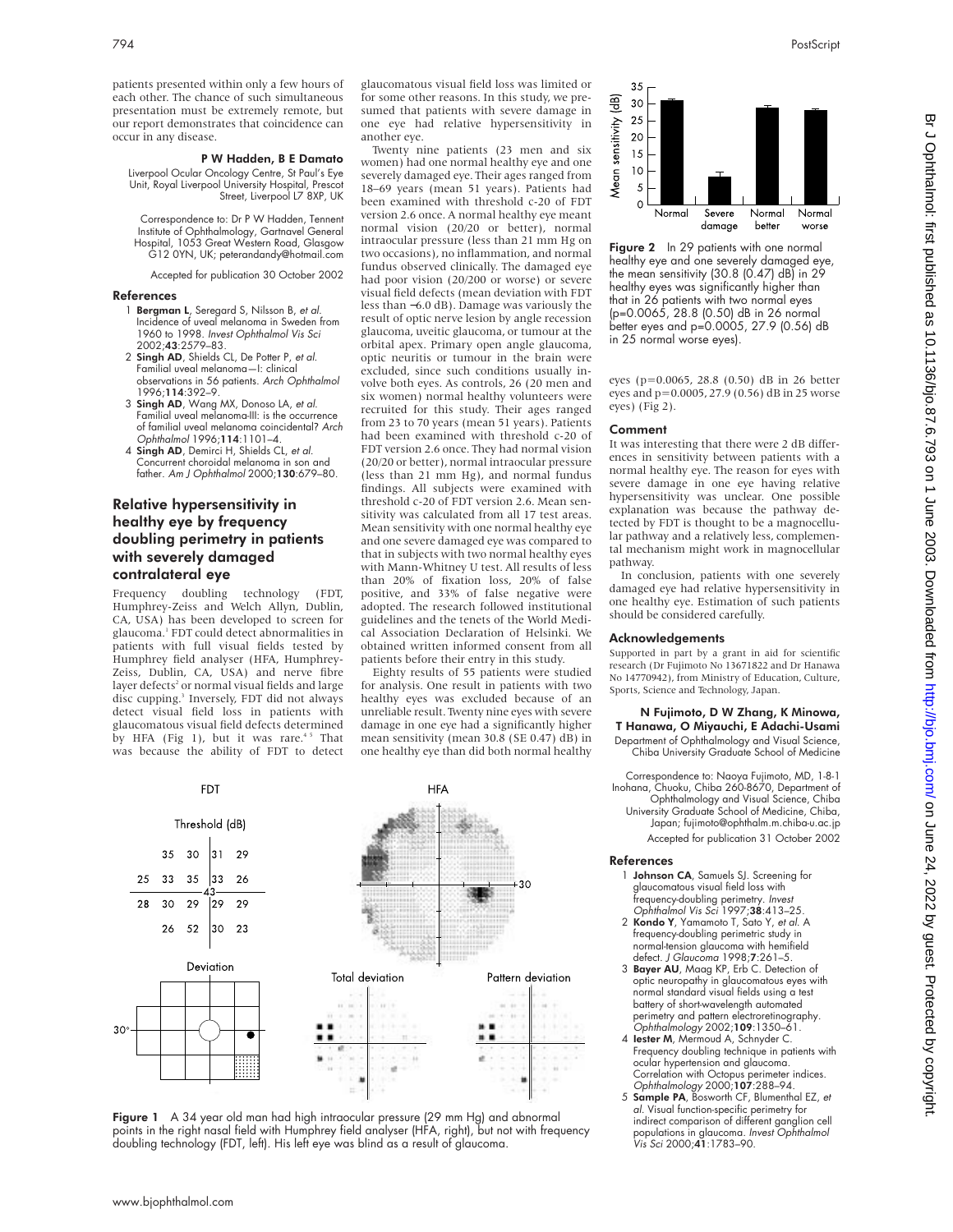# Solitary choroidal tuberculoma in a patient with chest wall tuberculosis

Tuberculosis has re-emerged as a serious public health problem in industrialised countries.1 There are several explanations for the increased incidence but it is mainly due to an increase in immunocompromised hosts such as those who are older or with malignancies, those with AIDS, those who are immunosuppressed after transplantation, and the malnourished. However, a choroidal tuberculoma is rare except in cases with human immunodeficiency virus (HIV) infection.<sup>2 3</sup> We present a case of choroidal tuberculoma in an immunocompetent patient with an extrapulmonary tuberculoma in the chest wall, which is also rare.<sup>45</sup>

#### Case report

A 34 year old Filipina woman, who was in good health, complained of a pain in her right lateral chest. Computed tomography scan showed a well defined mass measuring  $4\times 4$ cm (Fig 1). Cultures of fluid aspirated from the mass showed acid fast bacteria. Polymerase chain reaction demonstrated *Mycobacterium tuberculosis* DNA in the aspirated fluid. Her sputum had never been positive for tuberculosis. Although the patient had no fever, cough, or anorexia, the mass was diagnosed as extrapulmonary tuberculoma with minimal pulmonary involvement. Antituberculous treatment was started with isoniazid, rifampicin, pyrazinamide, and streptomycin after a 3 month presence of the cold abscess. Two weeks later, she complained of decreased vision in her left eye.

On initial examination, the best corrected visual acuities were 30/20 in the right eye and 80/200 in the left eye. Anterior segment examination was unremarkable, and no evidence of anterior or posterior inflammation was present.

Fundus examination showed an elevated yellow-white mass in the left eye that measured approximately  $2 \times 2$  disc diameters just inferior and temporal to the optic disc (Fig 2A). The mass had a slightly irregular and fuzzy outline, and the disc had irregular margins and was reddish. There was a flat retinal detachment in the macula area, and fluorescein angiography (FA) demonstrated minimal early fluorescence with late moderate hyperfluorescence and peripapillary leakage in the lesion (Fig 2B). Indocyanine green angiography (IA) demonstrated persistent blockage of fluorescein (Fig 2C). Optic coherence tomography (OCT) showed a highly elevated mass associated with a serous retinal detachment. We excluded sarcoidosis, toxoplasmosis, or fungus infection by laboratory examinations;



Figure 1 An enhanced chest computed tomography scan showing a capsulated mass (arrow) with destruction of the 12th cartilage (arrowhead).







**Figure 2** (A) Fundus photograph showing an elevated choroidal lesion just inferior and temporal to the optic disc. (B) Late fluorescein angiogram demonstrating minimal hyperfluorescence. (C) Indocyanine green angiography showing blockage of fluorescence.

the levels of angiotensin converting enzyme, β-D-glucan, titre of antibody for toxoplasmosis, and metastatic tumour from a breast cancer. HIV infection was also ruled out.

The visual acuity in the left eye decreased to 12/200 because of the retinal detachment, and vitreous cells and opacities, and retinal vasculitis were observed. Four to 6 weeks after beginning the anti-tuberculosis therapy, the mass became smaller and visual acuity improved. Although retinal folds were present in the macular lesion after 16 weeks of therapy, the best visual acuity was 20/20 (Fig 3). The cold abscess in the chest wall disappeared within 2 months, with drainage of the fluid and injection of streptomycin.

#### Comment

There are only a few reported cases of solitary choroidal tuberculoma, $1-3$  and it may present with or without active pulmonary tuberculosis. Ocular tuberculosis commonly presents in the choroid, and reaches the choroid by direct haemotogenous spread from a primary infection.<sup>1</sup> The chest wall is also a rare site for tuberculosis,<sup>4</sup> and the co-occurrence of chest wall tuberculosis and choroidal tuberculoma has never been reported with or without HIV infection.1–5 Rib tuberculosis was observed in 5% of all cases of bone and joint tuberculosis, and only in 0.1% of all hospital admission for



Figure 3 A significantly smaller mass is demonstrated 16 weeks after the initiation of antituberculosis drugs.

tuberculosis.4 It is usually secondary to haematogenous spread or, more rarely, due to direct extension of underlying pleural or pulmonary parenchymal disease.<sup>5</sup> In our patient, minimal pulmonary involvement was suspected in the apical lesion, not in chest wall mass lesion. Taken together, the tuberculomas in this patient may be caused by direct haematogenous dissemination. Antituberculosis therapy was effective for both tuberculomas.

In conclusion, we report a rare case of choroidal tuberculoma with chest wall tuberculosis. With the re-emergence of tuberculosis, ophthalmologists should be aware that solitary choroidal tuberculoma as well as extrapulmonary tuberculosis can occur in immunocompetent individuals.

#### K Ohta, Y Yamamoto, J Arai, Y Komurasaki, N Yoshimura

Department of Ophthalmology, Shinshu University School of Medicine, Matsumoto, Japan

Correspondence to: Kouichi Ohta, MD, PhD, Department of Ophthalmology, Shinshu University School of Medicine, 3-1-1 Asahi, Matsumoto, 390-8621, Japan; kohta@hsp.md.shinshu-u.ac.jp

Accepted for publication 9 November 2002

#### References

- 1 Helm CJ, Holland GN. Ocular tuberculosis. Surv Ophthalmol 1993;38:229–56.
- 2 Shimakawa M. Choroidal tuberculoma in a patient with acquired immunodeficiency syndrome. J Jpn Ophthalmol Soc 2000;104:437–41.
- 3 DiLoreto Jr DA, Rao NA. Solitary nonreactive choroidal tuberculoma in a patient with acquired immune deficiency syndrome. Am J Ophthalmol 2001;131:138–40.
- 4 Martini M, Ouahes M. Bone and joint tuberculosis: a review of 652 cases. Orthopedics 1988;2:861–6.
- 5 Khalil A, Breton CL, Tassart M, Korzec J, Bigot J-M. Carette M-F. Utility of CT scan for the diagnosis of chest wall tuberculosis. Eur Radiol 1999;9:1638–42.

# Giant neurosensory detachments associated with disciform lesions in neovascular age related macular degeneration

Age related macular degeneration (AMD) is the leading cause of blindness among the population over 65 years of age in Europe and North America.1 2 Neovascular AMD, which is characterised by choroidal neovascularisation, often leads to severe central vision loss.<sup>3</sup> Choroidal neovascularisation may lead to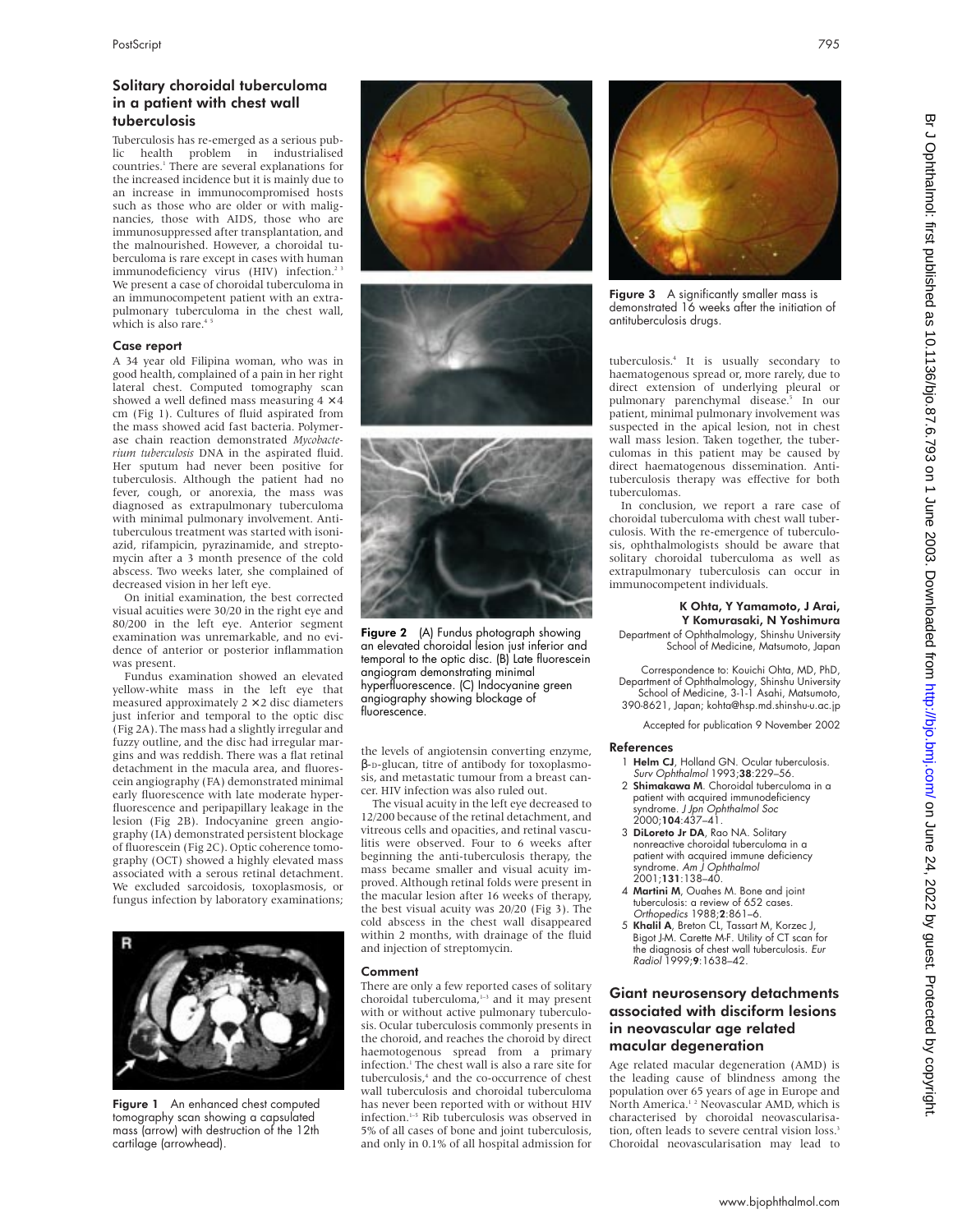

**Figure 1** (A, B) Transverse (cross sectional) B scans of both eyes showing bullous retinal detachments (arrows) overlying a localised scar (cross hairs). (C, D) Longitudinal (radial) B scans of both eyes showing bullous detachments (arrows) inserting into the optic disc.

development of fibrous tissue which replaces the normal retina and may be associated with serous or haemorrhagic detachment of the retinal pigment epithelium (RPE) and overlying retina.3 4 We describe a case of neovascular AMD associated with large, bullous neurosensory detachments overlying bilateral macular disciform lesions.

#### Case report

A 69 year old white man presented to the Vitreoretinal Division at the Wilmer Ophthalmological Institute for evaluation of his macular degeneration. He was diagnosed with macular degeneration by an outside ophthalmologist in 1992. He reported slowly worsening vision in both eyes over many years. He denied any recent changes in his vision. Family history was significant for AMD affecting his father, sister, and brother. He denied history of ocular trauma, surgery, or laser.

On ophthalmological examination, the best corrected visual acuity was "hand movement at 4 feet" in the right eye and 4/200 in the left eye. There was no relative afferent pupillary defect. Extraocular movements were full in each eye. Intraocular pressures were 15 mm Hg in the right eye and 17 mm Hg in the left eye. Anterior segment examination was remarkable for moderate nuclear sclerotic and cortical cataractous changes in each eye. Extended ophthalmoscopy showed cup to disc ratios of 0.3 without evidence of optic nerve head oedema or pallor. The maculae showed disciform lesions in both eyes with overlying large and bullous neurosensory detachments. Shifting subretinal fluid was not identified. Given the extent of the neurosensory elevation, B scan echography was performed in order to quantify these lesions. B scan images showed bullous elevation of the retina in the posterior pole in each eye corresponding to the neurosensory detachments and the localised areas of scar tissue beneath the detachments (Fig 1). The maximum elevation of the neurosensory detachment measured 2.5 mm in the right eye and 5.0 mm in the left eye at the centre of the lesion. The retinal periphery was unremarkable in both eyes.

#### Comment

Previous studies have measured neurosensory detachments in AMD.<sup>5 6</sup> In a study of 16 eyes with neurosensory detachments secondary to neovascular AMD, the authors found that the average maximal height of the lesions at baseline measured 272 µm by confocal microscopy.5 The measurements ranged from 146 µm to 584 µm. Using confocal techniques, Bartsch *et al* described a case with a neurosensory detachment secondary to AMD which measured 1300 µm.<sup>6</sup> The use of ultrasound in ophthalmology has increased significantly over the past three decades to encompass a variety of indications.7 Quantification of lesion dimensions is one aspect that has proved to be a significant tool for documenting findings noted on clinical examination. B scan echography provides two dimensional images to document the topographic features such as shape, location, and extent. Various probe positions (transverse and longitudinal) facilitate accurate delineation of the lateral and radial borders of intraocular lesions.7 The case illustrated in this report clearly demonstrates that neurosensory detachments associated with neovascular AMD can be significantly larger than previously described. This may contribute to significant loss of central vision. Understanding the pathophysiological mechanisms which determine the maximal elevation of the neurosensory detachments in neovascular AMD may help in designing treatment strategies targeted towards preventing or restricting this process.

### R S Apte, J U Sung

Vitreoretinal Division, Wilmer Ophthalmological Institute, The Johns Hopkins University School of Medicine, Baltimore, MD, USA

#### C DiBernardo, E Feuer-Greenberg Retinal Vascular Center

Correspondence to: Jennifer U Sung, MD, Wilmer Ophthalmological Institute, Johns Hopkins University School of Medicine, Baltimore, MD 21287-9277 USA; jsung@jhmi.edu

Accepted for publication 14 November 2002

#### References

- 1 Klein R, Klein BE, Linton KL. Prevalence of age-related maculopathy: the Beaver Dam Eye Study. Ophthalmology 1992;99:933–48.
- 2 Vingerling JR, Dielemans I, Hofman A, et al. The prevalence of age-related maculopathy in the Rotterdam study. Ophthalmology 1995:102:205-10.
- 3 Soubrane G, Bressler NM. Treatment of subfoveal choroidal neovascularization in age related macular degeneration: focus on clinical application of verteporfin photodynamic therapy. Br J Ophthalmol  $2001.85.483-95$
- 4 Green WR, Enger C. Age-related macular degeneration histopathologic studies. The 1992 Lorenz E Zimmerman Lecture. Ophthalmology 1993;100:1519–35.
- 5 Jaakkola A, Vesti E, Immonen I. The use of confocal scanning laser tomography in the evaluation of retinal elevation in age-related macular degeneration. Ophthalmology 1999;106:274–9.
- 6 Bartsch D, Intaglietta M, Bille JF, et al. Confocal laser tomographic analysis of the retina in eyes with macular hole formation and other focal macular diseases. Am J Ophthalmol 1989;108:277–87.
- 7 DiBernardo C. Ultrasonography. In: Regillo CD, Brown GC, Flynn Jr HW, eds. Vitreoretinal disease: the essentials. 1st. ed. New York: Thieme, 1999:65–86.

# Successful photodynamic therapy for subretinal neovascularisation due to Sorsby's fundus dystrophy: 1 year follow up

Sorsby's fundus dystrophy (SFD) is a rare but severe autosomal dominant disease. Clinically it is characterised by severe central visual loss, mainly due to submacular choroidal neovascularisation (CNV) during the fourth or fifth decade of life.<sup>12</sup> Blindness therefore occurs during the patient's most productive years of employment. We report a case of successful treatment of CNV in SFD with photodynamic therapy (PDT) and verteporfin.

#### Case report

A 40 year old white man (occupation photographer) presented in 1999 with sudden blurring and distortion of vision in the right eye. Visual acuity was 6/6 in the right eye, and 6/4 in the left. Funduscopy and fundus fluorescein angiogram (FFA) demonstrated a large subfoveal CNV. This was deemed unsuitable for laser photocoagulation owing to its location and size. Subsequently, acuity in the right eye deteriorated to 3/60 with the formation of a disciform macular scar. Standard flash electroretinogram (ERG) was normal, while dark adapted ERG was abnormal. Family history revealed that his mother and maternal grandmother went "blind" in their 50s. The patient's cousin had also suffered from recent vision loss. A clinical diagnosis of SFD was made based on the patient's age, family history, and retinal appearance. This was confirmed by molecular genetic assessment. Restriction digest analysis (using *Nsi*I) showed that both the patient and his affected cousin were heterozygous for the Ser181Cys mutation in the tissue inhibitor of metalloproteinases-3  $(TMP3)$  gene.<sup>3</sup>

In 2001 the patient reported visual disturbance in his left eye. Visual acuity in the left eye had decreased to 6/36. FFA revealed a left extrafoveal, predominantly classic, CNV (Fig 1). It was known that submacular CNV in SFD responded poorly to conventional argon laser treatment,<sup>4</sup> so we elected to undertake photodynamic therapy (PDT) with verteporfin.<sup>5</sup> The protocol used for treatment was as previously described.<sup>6</sup>

Further PDT treatments were applied to the left macula at 3, 6, and 12 months. These supplemental treatments were prompted by fresh leakage seen on FFA. At 1 year, a small subretinal scar was seen at the site of the original CNV and some leakage was noted at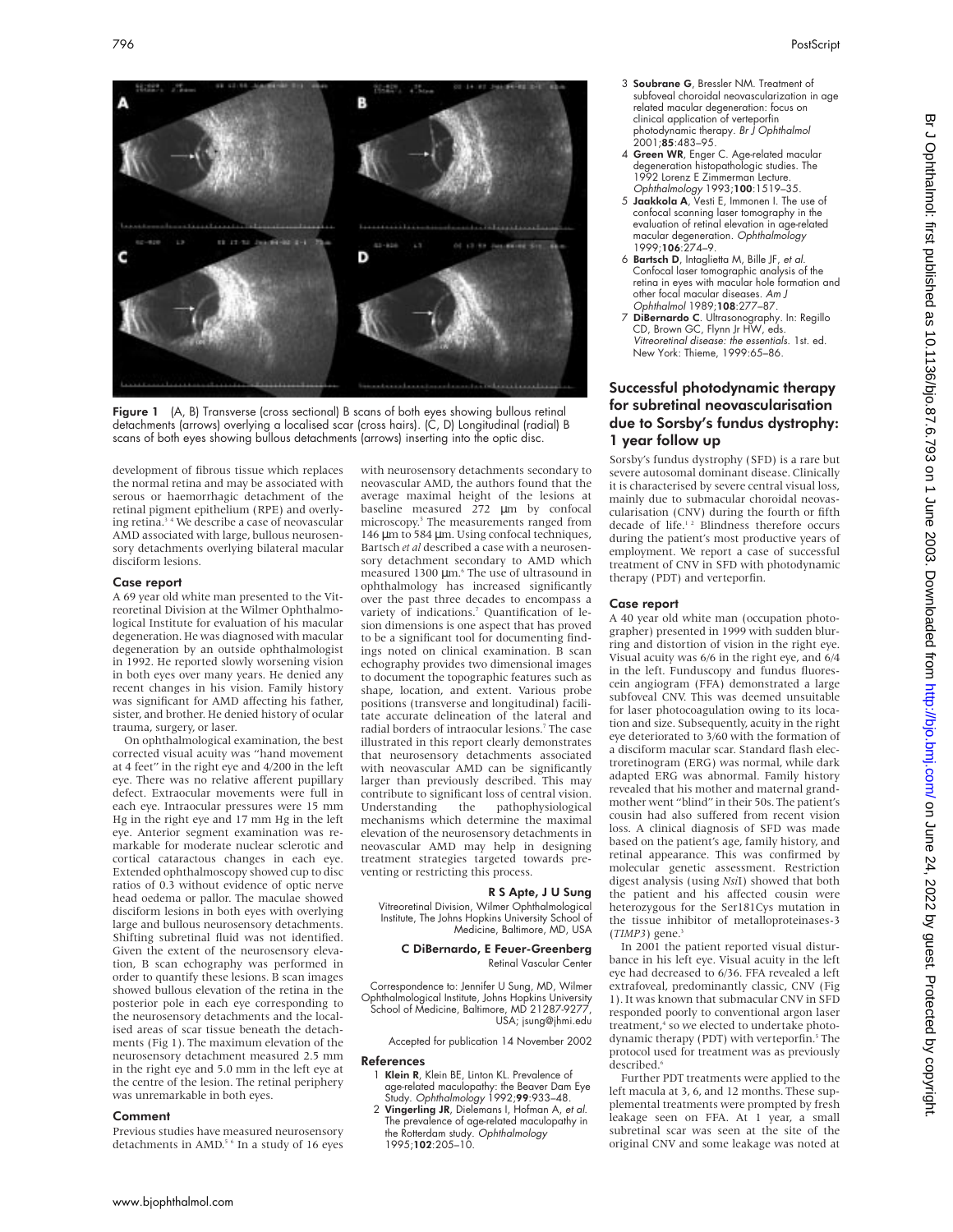

Figure 1 Early and late FFA of left eye before PDT showing leakage in a predominantly classic, extrafoveal, choroidal neovascular membrane (arrow).



Figure 2 Early and late FFA of left eye at 1 year follow up showing staining only in the area of the original neovascularisation and leakage just at the inferonasal edge away from the fovea (arrow).

the inferonasal edge of this scar (Fig 2). Further PDT treatment is planned for this. Visual acuity in his left eye improved from 6/36 to 6/12 and this has been maintained for the 1 year of follow up.

#### Comment

SFD was first described by Sorsby in 1949.1 Mildly affected patients suffer colour vision deficits and night blindness.<sup>2</sup> In such patients, mid-peripheral drusen are often seen. Histologically, a confluent, lipid containing layer is seen deposited within the inner layer of Bruch's membrane.<sup>7</sup> Consistently, in the fourth to fifth decade of life affected patients suffer sudden, severe vision loss due to CNV. A few experience more gradual vision loss due to macular atrophy. All patients invariably progress to vision loss sufficient for blind registration.<sup>8</sup>

Despite some evidence to suggest improvement in night blindness with vitamin A supplements<sup>9</sup> by far the most significant visual deficit in SFD relates to the complications of CNV. Effective treatment needs to be devised for this. Unlike age related macular degeneration, even if the CNV in SFD is juxtafoveal or extrafoveal, argon laser therapy is ineffective.4 Also, CNV natural history in age related macular degeneration can result in a variable final visual acuity.<sup>10</sup> In SFD, however, visual prognosis after CNV, particularly when associated with the *TIMP3* Ser181Cys mutation, is always very poor.<sup>8</sup> It is particularly noteworthy therefore that 1 year after treatment, visual acuity has improved and has been maintained at 6/12 when acuity would be expected to have declined to 6/60 or less. Significantly, this has allowed the patient to continue in his career as a photographer.

This is the first report suggesting that treatment may limit severe visual deficit in an SFD patient and for an extended period. Photodynamic therapy with verteporfin should therefore be considered in other SFD patients when they suffer CNV.

#### S C Wong, K C S Fong, N Lee, K Gregory-Evans

Western Eye Hospital, Marylebone Road, London NW1 5YE, UK

### C Y Gregory-Evans

Department of Cell and Molecular Biology, Faculty of Medicine, Imperial College, Exhibition Road, London, UK

Correspondence to: Mr Kevin Gregory-Evans, Western Eye Hospital, Marylebone Road, London NW1 5YE, UK; k.gregory-evans@ic.ac.uk

Accepted for publication 27 November 2002

#### References

- 1 Sorsby A, Mason MEJ, Gardener N. A fundus dystrophy with unusual features. Br J Ophthalmol 1949;33:67–97.
- 2 Gregory-Evans K. What is Sorsby's fundus
- dystrophy? Br J Ophthalmol 2000;84:679–80 3 Wijesuriya S, Evans K, Jay MR, et al.
- Sorsby's fundus dystrophy in the British Isles: demonstration of a striking founder effect by microsatellite generated haplotypes. Genome Res 1996;6:92–101.
- 4 Holz FG, Haimovici R, Wagner DG, et al. Recurrent choroidal neovascularization after laser photocoagulation in Sorsby's fundus dystrophy. Retina 1994;14:329–34.
- 5 Jampol LM, Scott L. Treatment of juxtafoveal and extrafoveal choroidal neovascularization in the era of photodynamic therapy with verteporfin. Am J Ophthalmol 2002;134:99–101.
- 6 Blumenkranz MS, Bressler NM, Bressler SB, et al. Verteporfin therapy for subfoveal choroidal neovascularization in age-related macular degeneration: three-year results of an open-label extension of 2 randomized clinical trials-TAP Report no 5. Arch Ophthalmol 2002;120:1307–14.
- 7 Capon MRC, Marshall J, Krafft JI, et al. Sorsby's fundus dystrophy: a light and electron miscroscopic study. Ophthalmol 1989;96:1769–77.
- 8 Felbor U, Benkwitz C, Klein ML, et al. Sorsby fundus dystrophy: reevaluation of variable expressivity in patients carrying a TIMP3 founder mutation. Arch Ophthalmol 1997;115:1569–71
- 9 Jacobson SG, Cideciyan AV, Regunath G, et al. Night blindness in Sorsby's fundus dystrophy reversed by vitamin A. Nat Genet 1995;11:27–32
- 10 Ferris FL III. Senile macular degeneration. Am J Epidemiol 1983;118:132–51.

# Association of HLA type and Mooren's Ulcer in Chinese in Taiwan

We read with interest the article by Taylor *et al*, <sup>1</sup> suggesting a possible association between HLA-DR17(3) and/or DQ2 and susceptibility to Mooren's ulcer on the basis of cases collected globally, though none were Chinese. We have collected HLA data on cases of peripheral ulcerative keratopathy and investigated the genetic relation between Mooren's ulcer and HLA type in Chinese people.

In total, eight patients with non-infectious peripheral destructive corneal ulcer were treated in our referral clinic. Full systemic and ocular examinations were performed to diagnose Mooren's ulcer. A laboratory examination to rule out the possible rheumatological and infectious causes, included complete blood count with platelet count, serum complement fixation, circulating immune complexes, antinuclear antibodies, rheumatoid factor, anti-neutrophil cytoplasmic antibodies, erythrocyte sedimentation rate, C reactive protein, rapid plasma reagent/ fluorescent treponemal antibody absorption test, antibodies of herpes simplex, herpes zoster, and *Toxoplasma*, hepatitis B and C tests, liver function tests, blood urea nitrogen and creatinine, fasting blood sugar, urinalysis, chest *x* ray, sinus *x* ray, and kidney, ureter, and bladder *x* ray (KUB) study. Complete ocular evaluations included slit lamp microscopy, conjunctival and corneal swabs for cultures of possible infective agents, and tear function tests such as Schirmer's test and tear break up time (TBUT). All of our patients were Chinese and two were given the diagnosis of Mooren's ulcer. Both patients had a normal other eye, and were otherwise healthy, except for previous hepatitis B infection, which is very common (up to 90% in those more than 40 years old) in Taiwan.

#### Case report

#### Patient 1

A 67 year old woman presented with a 3 week history of a painful, tearing and a photophobic right eye in June 2002. Slit lamp biomicroscopy revealed an inferior peripheral corneal ulcer and adjacent conjunctival injection of her right eye. This crescent shaped ulcer caused thinning to 30% of the corneal thickness, thereby weakening the central edge of the inferior peripheral cornea. In addition,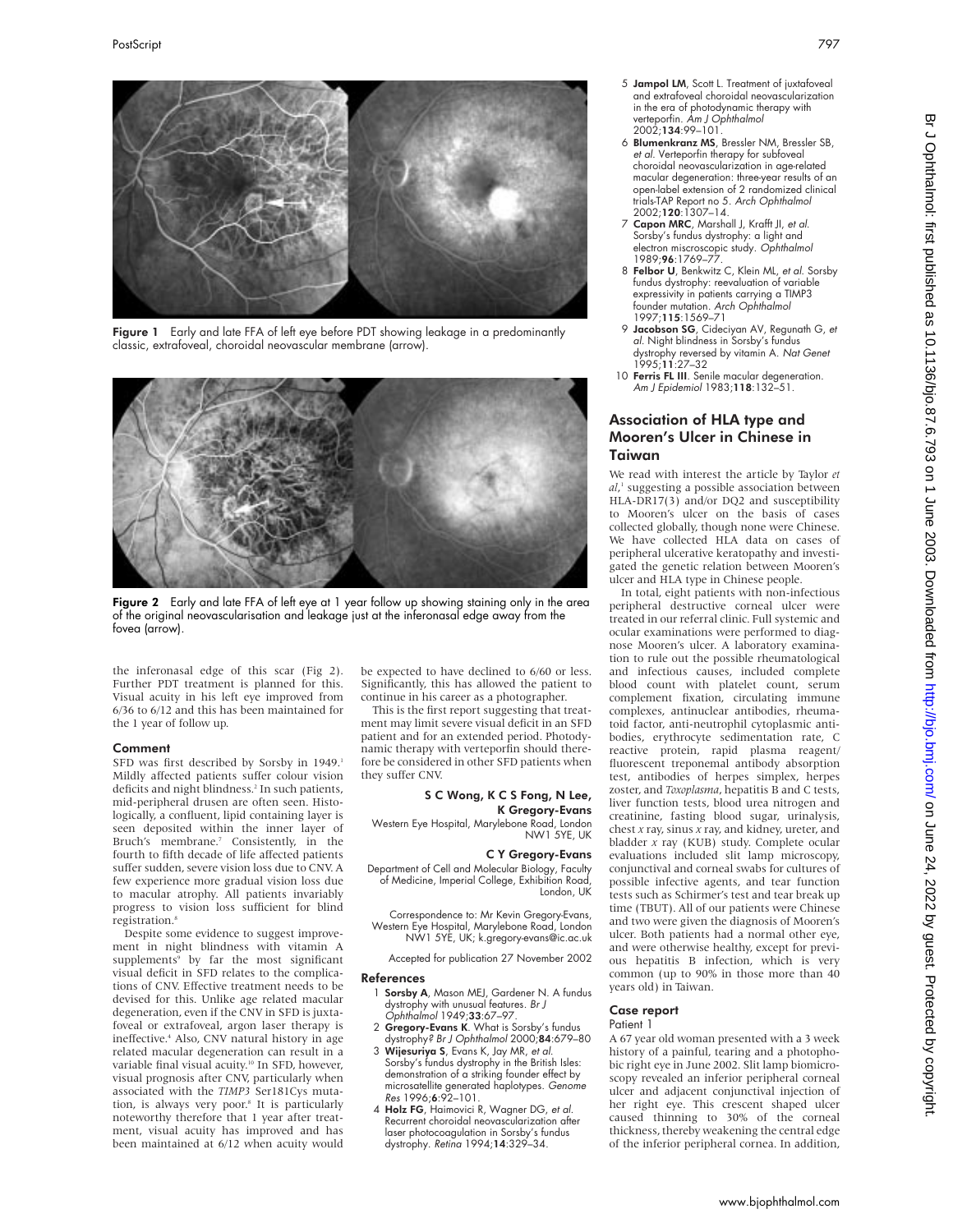| <b>HLA typing</b> | Patient 1       | Patient 2       | Antigen frequencies (%)<br>of Chinese in Taiwan |
|-------------------|-----------------|-----------------|-------------------------------------------------|
| <b>HLA-A</b>      |                 |                 |                                                 |
|                   |                 | A2              | 28.82-32.81                                     |
|                   |                 | A11             | 18.00-36.06                                     |
|                   | A24             |                 | 14.88-19.76                                     |
|                   | A33             |                 | 8.72-11.56                                      |
| HLA-B             |                 |                 |                                                 |
|                   |                 | <b>B46</b>      | 8.55-17.23                                      |
|                   | <b>B54</b>      |                 | $1.61 - 4.32$                                   |
|                   | <b>B61</b>      |                 | $2.71 - 3.77$                                   |
|                   |                 | <b>B75</b>      | $1.64 - 5.40$                                   |
|                   | BW6             | BW6*            |                                                 |
| <b>HLA-DR</b>     |                 |                 |                                                 |
|                   | DR4             |                 | 11.69-15.41                                     |
|                   |                 | DR <sub>9</sub> | 13.56-16.36                                     |
|                   |                 | <b>DR16</b>     | $1.31 - 5.44$                                   |
|                   | DR17(3)         |                 | $0.98 - 8.37$                                   |
|                   |                 | DR51†           |                                                 |
|                   | <b>DR53</b>     | DR53‡           |                                                 |
| <b>HLA-DQ</b>     |                 |                 |                                                 |
|                   | DQ <sub>2</sub> |                 | $7.51 - 15.66$                                  |
|                   | DQ4             |                 | $5.03 - 9.88$                                   |
|                   |                 | DQ5             | 10.60-21.50                                     |
|                   |                 | DQ9             | $4.31 - 13.06$                                  |

overlying epithelial defect was noted by fluorescence staining.

#### Patient 2

A 60 year old woman was referred for a painful, red right eye with incipient peripheral corneal perforation of 3 months' duration. She reported a history of extracapsular cataract extraction of her right eye 8 months before, in November 2001. On examination, there was marked thinning of the right superior cornea from 10 to 2:30 o'clock with pannus and an infiltrated leading edge. Within the marginal ulcer, around 90% of the areas was thinned to 10% of the corneal thickness. Rheumatological evaluation was normal. This ulcer perforated 4 days after admission and emergency repair with multilayered amniotic membrane covered with a conjunctival graft was performed smoothly. Afterwards the destruction of peripheral corneal stroma ceased to progress and the anterior chamber was reformed 3 days after surgery.

Blood samples of these patients were obtained and tested for HLA-A, B, C, DR, and DQ typing by the polymerase chain reaction (PCR). Specific sequence primer (PCR-SSP)<sup>2</sup> low resolution method. HLA-A, B, C, DR were tested using One Lambda (One Lambda Inc, Canoga Park, CA, USA) Micro SSP genetic HLA class I and II typing trays. HLA-DQ was tested by using Dynal all set typing trays.(Dynal Biotech Ltd, Wirral, UK). The HLA types of these two Mooren's ulcer patients are listed in Table 1. HLA phenotype frequency data of the Chinese population in Taiwan were obtained from recently published data.<sup>3</sup>

#### Comment

According to Craig's report, 10 of 12 Mooren's ulcer patients (83%) were HLA-DR17(3) and/or HLA-DQ2 positive. According to published population studies, the HLA-DR17(3) antigen frequencies are 4–19% in India, 10–20% in black South Africans, and 23% in white northern Europeans. The HLA-DQ2 antigen frequencies are 36–45% in India, 17–19% in black South Africans, and 33% in white northern Europeans.<sup>4</sup> These findings

suggest predisposition of HLA-DR17(3) and HLABDQ2 might have some significant association with susceptibility to Mooren's ulcer.

The HLA-DR17(3) and DQ2 antigen frequencies for Chinese people are 1–8% and 7–15%, respectively. If we combine the data of our two female Chinese Mooren's ulcer patients with those of patients in Craig's study, we find that 11 of 14 (78.5%) patients with Mooren's ulcer are HLA-DR17(3) and DQ2 positive, which is still higher than in ethnically matched control populations. In Craig's article, 100% of non-white Mooren's ulcer patients are HLA-DR17(3) and DQ2 positive, but if our patients are included in this assessment, the frequency decreases to 90% of non-white patients.

Another interesting finding was the increased frequencies of HLA-DQ5. In the Mooren's ulcer group, HLA-DQ5 was found in 50% patients, whether or not our data and Craig's are considered as a whole. The HLA-DQ5 antigen frequencies are 21–25% in Indian people, 13–22% in black South Africans, 10–32% in white northern Europeans,<sup>4</sup> and 10–21% in Chinese. Therefore, our data support the possible linkage of HLA-DR17(3), HLA-DQ2 gene with Mooren's ulcer proposed by Craig's article, and suggest HLA-DQ5 might be another candidate gene of HLA associated with Mooren's ulcer.

# C-K Liang, K-H Chen,W-M Hsu

Department of Ophthalmology, Taipei Veterans General Hospital, 201, Shih-Pai Road, Section II, and National Yang-Ming University, Taipei, Taiwan, 11217, ROC

#### K-H Chen

Division of Medical Engineering, National Health Research Institute, Taipei, Taiwan 114, ROC

Accepted for publication 29 November 2002

Correspondence to: Ko-Hua Chen, MD, Department of Ophthalmology, Taipei Veterans General Hospital, 201, Shih-Pai Road, Section II, Taipei, Taiwan 11217, ROC; khchen@vghtpe.gov.tw

- References 1 Taylor CJ, Smith SI, Morgan CH, et al. HLA and Mooren's ulceration. Br J Ophthalmol 2000;84:72–5.
	- 2 Bunce M, O'Neill CM, Barnardo MC, et al. Phototyping: comprehensive DNA typing for HLA-A, B, C, DRB1, DRB3, DRB4, DRB5 and DQB1 by PCR with 144 primer mixes utilizing sequence-specific primers (PCR-SSP). Tissue Antigens 1995;46:355-67.
	- 3 Shaw CK, Chen LL, Lee A, et al. Distribution of HLA gene and haplotype frequencies in Taiwan: a comparative study among Min-nan, Hakka, Aborigines and Mainland Chinese. Tissue Antigens 1999;53:51–64.
	- 4 Paul T, Lupita G, Wang XM, et al. Gene frequencies and maps of their distributions. In: Terasaki PI, Gjertson DW eds. HLA 1997. Los Angeles: UCLA Tissue Typing Laboratory, Los Angeles, 1997:427–60.

# Corneal endothelial deposits secondary to rifabutin prophylaxis for *Mycobacterium avium* complex bacteraemia

We report a case of corneal endothelial deposits in a patient positive for human immunodeficiency virus (HIV) who had received rifabutin prophylaxis for *Mycobacterium avium* complex bacteraemia.

#### Case report

A 50 year old man was referred to the corneal clinic with bilateral scattered endothelial deposits. He was asymptomatic at the time of presentation.

His history indicated that he had been HIV positive since 1992 and had been commenced on treatment in 1995. Since then he had suffered from tuberculosis and pneumonia but there was no history of any eye problems.

His systemic health was currently good and his CD4 count was 540 cells  $\times$  10<sup>6</sup>/l.

His ophthalmic history revealed loss of vision in the right eye in 1986 following an episode of herpes zoster in this eye.

On examination his right visual acuity was no perception of light and his left visual acuity was 6/9. Both eyes were white. Corneal examination revealed bilateral endothelial deposits, scattered through out the cornea, stellate in the middle but more confluent in the periphery (Fig 1).

There was no associated uveitis. The intraocular pressures were within normal limits. There were posterior synechiae and a white cataract in the right eye, which precluded any fundal view. The left eye had a clear lens and fundal examination was entirely normal.

A detailed history of his medications indicated that he had received rifabutin for 2 years but had been off this treatment for 18 months before his referral to the eye clinic.



Figure 1 Example of bilateral endothelial deposits.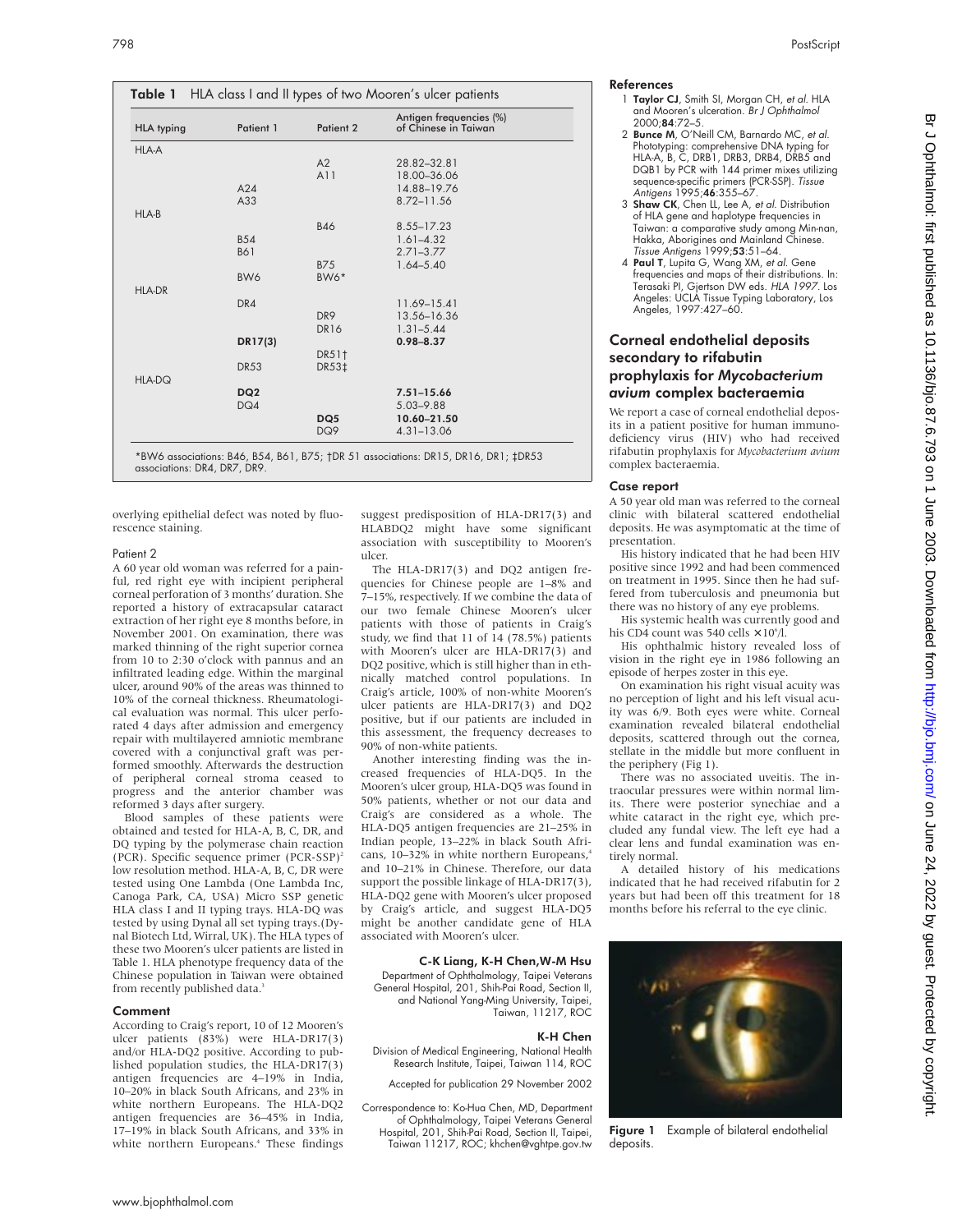Serial photography over the past 9 months has not shown any change in the appearance of these deposits.

#### Comment

Rifabutin is used to prevent *Mycobacterium avium* complex (MAC) disease in patients with HIV and CD4 counts of less than 100 cells  $\times$  10<sup>6</sup>/l.<sup>1</sup> Rifabutin causes inhibition of DNA dependent RNA polymerase in sensitive strains of *Escherichia coli* and *Bacillus subtilis.* However, its mode of action against *M avium* is unclear.<sup>2</sup>

It has been associated with uveitis, which may be difficult to differentiate from other causes of uveitis in patients with AIDS.<sup>3</sup>

Uveitis is unusual at the recommended oral dosage of 300 mg/day, but becomes common as the total daily dose approaches 1 g.<sup>5</sup>

Corneal endothelial deposits secondary to treatment with rifabutin have been reported in children positive for HIV.<sup>6</sup>

The deposits are usually bilateral and initially peripheral and stellate. Of interest is the fact that these deposits occur without any associated uveitis. They increase in number with continued administration of rifabutin but appear not to be sight threatening.

This case demonstrates that these endothelial deposits do not appear to resolve upon termination of rifabutin therapy in the short to medium term. A longer period of observation is required to determine if these deposits alter in the long term.

#### B Golchin, K McClellan

Sydney Hospital and Sydney Eye Hospital, PO Box 1614, Sydney NSW 2001, Australia

Correspondence to: Kathleen McClellan, Sydney Hospital and Sydney Eye Hospital, PO Box 1614, Sydney NSW 2001, Australia; kathy@eye.usyd.edu.au

Accepted for publication 30 November 2002

#### References

- 1 Nightingale SD, Camerson DW, Gordon FM, et al. Two controlled trials of rifabutin prophylaxis against Mycobacterium avium complex infection in AIDS. N Engl J Med 1993;329:828–33.
- 2 Physicians' Desk Reference. Montvale, NJ: Medical Economics, 1995:1893–5.
- 3 Jacobs DS, Piliero PJ, Kuperwaser MG, et al. Acute uveitis associated with rifabutin use in patients with human immunodeficiency virus<br>infection. *Am J Ophthalmol* 1994;**118**:716–22.
- 4 Saran BR, Maguire AM, Nichols C, et al. Hypopyon uveitis in patients with acquired immunodeficiency syndrome treated for systemic Mycobacterium avium complex infection with rifabutin. Arch Ophthalmol 1994;112:1159–65.
- 5 Skinner MH, Blaschke TF. Clinical pharmacokinetics of rifabutin. Clin Pharmacokinet 1995;28:115–23.
- 6 Smith JA, Muller BU, Nussenblatt RB, et al. Corneal endothelial deposits in children positive for human immunodeficiency virus receiving rifabutin prophylaxis for Mycobacterium avium complex bacteremia. Am J Ophthalmol 1999;127:164-9.

# Corneal ectasia following deep lamellar keratoplasty

Keratoconus is a bilateral non-inflammatory corneal ectasia with an incidence of approximately one per 2000 in the general population.1 Contact lenses are the most common treatment. When contact lenses fail, a surgical approach is necessary for visual rehabilitation. Penetrating keratoplasty has been the traditional and most common mode of treatment and has excellent results.<sup>23</sup> However, more recently, deep lamellar keratoplasty





Figure 1 Anterior segment photographs comparing both eyes with deep lamellar keratoplasty, the left eye (B) shows marked apical thinning with subepithelial scarring and nuclear sclerotic cataract in the right eye (A).

(DLK) is gaining popularity as an alternative option for the surgical management of keratoconus.4 It has obvious advantages in that endothelial rejection is rare and it is essentially an extraocular procedure.<sup>5</sup>

Recurrent keratoconus following penetrating keratoplasty is rare but has been described.<sup>67</sup> We report on the first case of recurrent ectasia following deep lamellar keratoplasty supported by clinical and histological evidence.

#### Case report

A 38 year old chronic schizophrenic male was referred to the anterior segment clinic with advanced bilateral keratoconus. He had previously been treated with hard contact lenses. His condition had deteriorated over the years and he was now keen on surgical intervention. On examination, visual acuity was counting fingers in both eyes with no improvement with pinhole. Anterior segment examination revealed bilateral advanced cones with subepithelial scarring. Fundal examination was unremarkable.

The patient underwent uneventful right lamellar keratoplasty with lyophilised corneal tissue under general anaesthetic. The left eye had the same procedure with intraoperative Botox injection to the upper lid 1 year later. Again, the procedure was uneventful but postoperatively, he developed a persistent central epithelial defect which later became infected. There was no improvement in the patient's condition despite intensive antibiotics and steroids and the patient underwent an emergency left lamellar keratoplasty 1 month later. Twelve months postoperatively, corrected VA had improved to 6/60 right eye and 6/18 left eye. Topographical data and refraction were not done at this time and he was noted to have bilateral lens opacities.

Three years later the patient was reviewed with decreased vision in both eyes. On examination, uniocular visual acuity was counting fingers and hand movements in the right and



Figure 2 Corneal topography of the left eye showing inferior steepening of the vertical meridian following deep lamellar keratoplasty consistent with recurrence of ectasia.

left eye, respectively. Anterior segment examination revealed bilateral central subepithelial corneal opacities more pronounced in the left eye with severe apical thinning (Fig 1). He had bilateral nuclear cataracts more marked in the right eye. Corneal topography demonstrated marked inferior steepening in the left eye consistent with keratoconus (Fig 2). A repeat DLK was performed on the left eye and histology from the second grafted corneal button showed degenerative thinning consistent with ectasia. The original host tissue in comparison revealed breaks in Bowman's membrane which is typical of keratoconus (Fig 3). At his last clinic visit 1 month later, having undergone bilateral cataract extraction and IOL implantation in the preceding year, his visual acuity was 6/9−2 right eye with +3.25/−8.00×140 correction and 6/9 left eye with +4.00/−4.50×180.

#### Comment

Lamellar keratoplasty (LK) has been an established procedure for corneal pathology for over a 100 years. Advances in surgical techniques such as deep lamellar anterior keratoplasty have expanded the application of lamellar surgery and have achieved visual results approaching those of penetrating keratoplasty while reducing the rate of rejection and improving the long term graft stability.<sup>8</sup> The procedure can be defined as the excision of superficial stromal layers. A number of techniques have been used for dissection of the stroma such as air, viscoelastic, and fluid injection.<sup>9-12</sup>.The entire stroma can be completely excised so that only Descemet's membrane and endothelial cells remain.

Studies have shown that in deep lamellar keratoplasty, endothelial rejection reaction is rare with cell counts being maintained for a longer period.<sup>5</sup> This confers obvious advantages over penetrating keratoplasty in the treatment of keratoconus. However, it is still a relatively new procedure and is technically more challenging.

There have been a few cases in the literature of recurrent keratoconus following penetrating keratoplasty successfully treated with regrafting.<sup>67</sup> In all these cases, the pathogenesis of this complication was unclear. In our patient, ectasia recurred in the left eye 3 years after deep lamellar keratoplasty and this was confirmed both clinically and histologically. Donor factors include the possibility of ectatic disease which may have been missed or remained subclinical throughout the donor's life. New screening methods utilising the Orbscan are being explored looking at the topography of donor corneas that could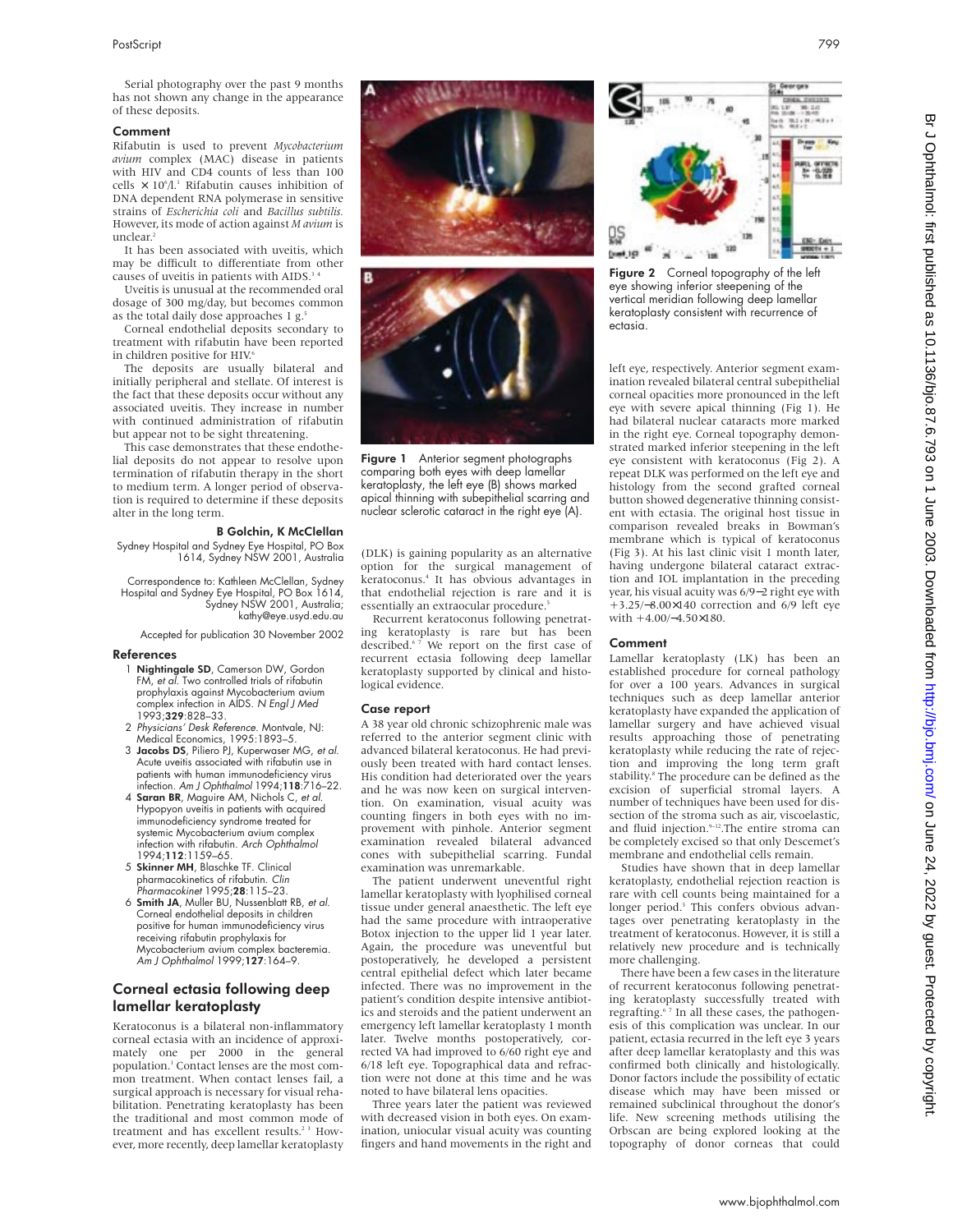- 13 Terry MA, Ousley PJ. New screening methods for donor eye-bank eyes. Cornea 1999;4:430–6.
- 14 Fitton JH, Ziegelaar BW, Hicks CR, et al. Assessment of anticollagenase treatments after insertion of a keratoprosthetic material in the rabbit cornea. Cornea 1998;17:108–14.

# Opacification of SC60B-OUV lens implant following routine phacoemulsification surgery: case report and EM study

In 1949, Sir Harold Ridley implanted the first artificial intraocular lens (IOL) to reduce refractive error following cataract extraction. Numerous designs of IOL implants have followed and a variety of materials have been used in their manufacture, including poly(methyl methacrylate) (PMMA), silicone, acrylic, and hydrogel based materials. Important requirements of IOL implant material are to not excite an inflammatory response and the ability to remain transparent within the eye for an extended period of time. In recent years, there have been reports of opacification of IOL implants such as calcification on the optical surface of the Hydroview lens<sup>2</sup>; "glistenings" of fluid filled vacuoles in the optic of the AcrySof IOL<sup>34</sup>; and "snowflake" crystalline opacification of three piece rigid PMMA lenses

In particular, late postoperative opacification of a particular hydrophilic acrylic IOL, the SC60B-OUV, has been reported<sup>6</sup> and analysis of these explanted IOLs have shown the presence of granular deposits within the optic.<sup>7</sup> We report examination, using electron microscopy, of a similar explanted IOL removed following late postoperative opacification, which appears to have different surface morphology from those reported previously.

#### Case report

An 82 year old female patient with Fuchs' endothelial dystrophy underwent uneventful phacoemulsification and foldable lens implantation into the capsular bag of the left eye. Two weeks later, the best corrected visual acuity was 6/9. Fifteen months later, she underwent a similar procedure with a different foldable lens in the right eye leading to a visual outcome of 6/9. At that time, the left visual acuity had dropped to 6/18 and red reflex assessment of the dilated eye with a direct ophthalmoscope was very similar to that of a senile nuclear cataract. On slit lamp examination, the intraocular lens optic was found to have become uniformly cloudy (Fig 1). The patient was offered a lens exchange procedure and this was carried out 6 months later. Extensive capsular fibrosis and capsular dehiscence meant that the lens could not be explanted in one piece. The



Figure 1 Slit lamp examination of opacified IOL.



Figure 3 Histopathology slides of the original host keratoconic cornea showing apical thinning and subepithelial scarring in the low magnification (A) High magnification with Jones stain shows disruption of Bowman's membrane (B). In comparison, the deep lamellar keratoplasty corneal button shows apical thinning (C) but no disruption of Bowman's membrane (D). Low power (haematoxylin and eosin stain) high power (Jones stain).

prevent potential problems with using ectatic corneas if routinely employed.<sup>13</sup>

Another consideration is that the cryolathed corneal lenticule used at the time of repeat surgery may have been inherently thin as the procedure was done as an emergency. Adequate preparation of the donor tissue is therefore necessary before surgery. The inflammatory pathways activated following the first DLK failure due to infection, in particular the metalloproteinase system (gelatinolytic activity of stromal collagenase (matrix metalloproteinase-1 (MMP-1)), may play an important part through thinning of the stromal tissue.<sup>14</sup>

These lenticules are devoid of keratocytes; invasion of the graft by host keratocytes, which may be metabolically prone to producing abnormal corneal architecture, may contribute to ectasia.

In summary, we have reported the first case of recurrent ectasia in a relatively new treatment option—deep lamellar keratoplasty for keratoconus. Protection of the lamellar graft from infection and inflammation is important in order to obtain the best visual potential. Preoperative and postoperative data such as refraction, topography, and pachymetry are vital in monitoring progression of these patients. As lamellar surgery becomes increasingly popular it is important to recognise such late complications which may require further surgical intervention in the future.

#### N Patel

Retinal Research Unit, Department of Ophthalmology, Kings College Hospital, East Dulwich Grove, Dulwich, London SE22 8PT, UK

#### A Mearza, C K Rostron

Department of Ophthalmology, St George's Hospital and School of Medicine, University of London, Blackshaw Road, Tooting, London SW17 0QT, UK

#### J Chow

Department of Histopathology, St George's Hospital and School of Medicine, University of London, Blackshaw Road, Tooting, London SW17 0QT, UK

Correspondence to: N Patel; drnish1975@yahoo.com

Accepted for publication 30 November 2002

#### References

- 1 Rabinowitz YS. Keratoconus. Surv
- Ophthalmol 1998;4:297–319
- 2 Brierly SC, Izquierdo L Jr, Mannis MJ. Penetrating keratoplasty for keratoconus. Cornea 2000;3:329–32.
- 3 Olson RJ, Pingree M, Ridges R, et al. Penetrating keratoplasty for keratoconus: a long-term review of results and complications. J Cataract Refract Surg 2000;7:987–91.
- 4 Coombes AG, Kirwan JF, Rostron CK. Deep lamellar keratoplasty with lyophilised tissue in the management of keratoconus. Br J Ophthalmol 2001;7:788–91
- 5 Sugita J, Kondo J. Deep lamellar keratoplasty with complete removal of pathological stroma for vision improvement. Br J Ophthalmol 1997;3:184–8
- 6 Bechrakis N, Blom ML, Stark WJ, et al.
- Recurrent keratoconus. *Cornea* 1994;1:73–7.<br>7 **Kremer I**, Eaqgle RC, Rapuano CJ, *et al.* Histologic evidence of recurrent keratoconus seven years after keratoplasty. Am J
- Ophthalmol 1995;4:511–12.<br>8 **Panda A**, Bageshwar LM, Ray M, *et al.* Deep lamellar keratoplasty versus penetrating keratoplasty for corneal lesions. Cornea 1999;2:172–5.
- 9 Chau GK, Dilly SA, Sheard CE, et al. Deep lamellar keratoplasty on air with lyophilised tissue. Br J Ophthalmol 1992;11:646–50.
- 10 Melles GR, Remeijer L, Geerards AJ, et al. A quick surgical technique for deep, anterior lamellar keratoplasty using visco-dissection. Cornea 2000;4:427–32.
- 11 Manche EE, Holland GN, Maloney RK. Deep lamellar keratoplasty using viscoelastic dissection. Arch Ophthalmol 1999;11:1561–5.
- 12 Amayem AF, Anwar M. Fluid lamellar keratoplasty in keratoconus. Ophthalmology 2000;1:76–9.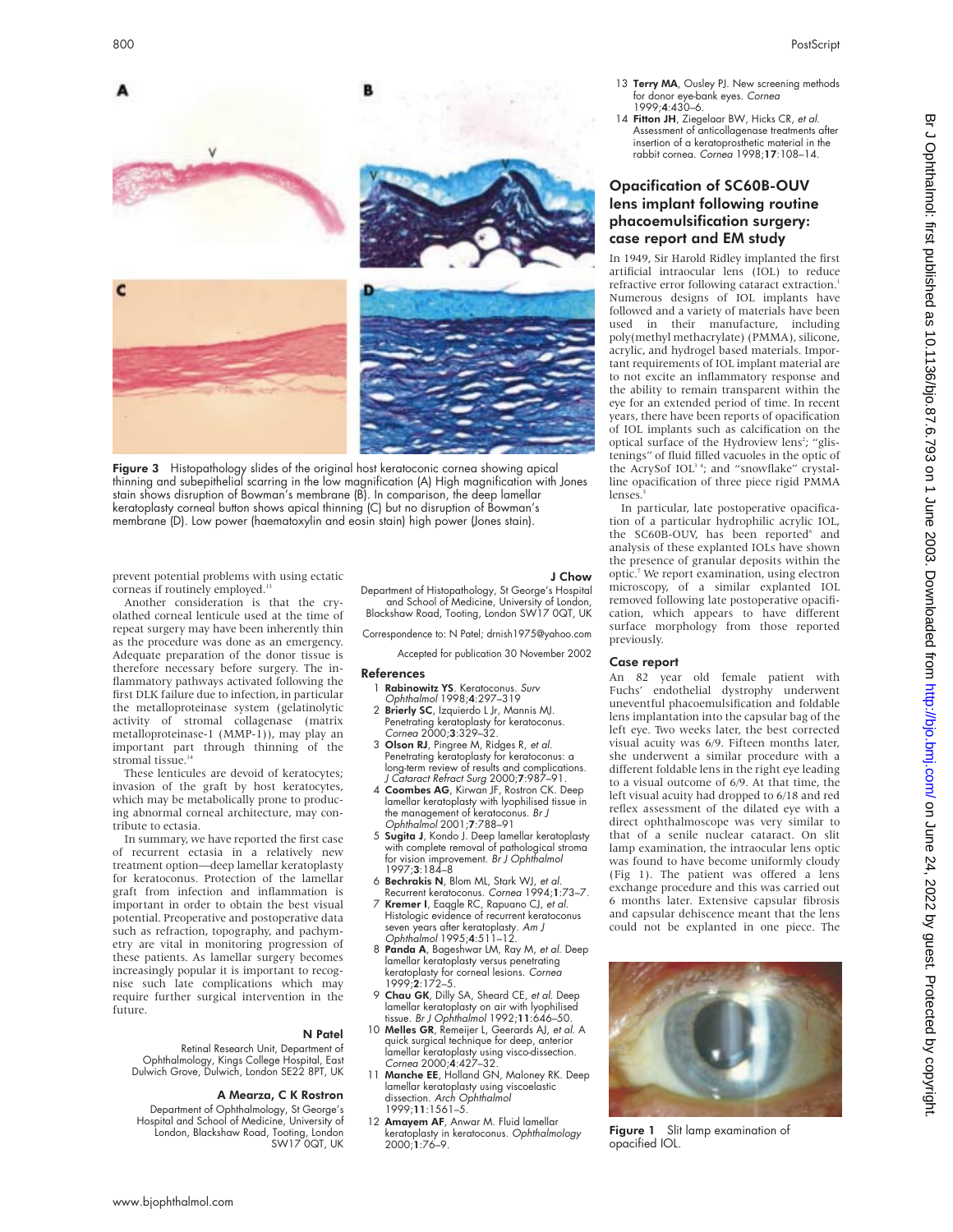

Figure 2 SEM examination of explanted IOL showing 5 um thick degraded layer of outer surface. (A) ×2000, (B) ×7000.

haptics were left in situ and the optic was transected before explantation. Anterior vitrectomy and peripheral iridectomy were carried out and an anterior chamber implant was inserted. Five months postoperatively, her vision had recovered to 6/9.

The explanted lens underwent detailed examination at the School of Pharmacy and Biomolecular Sciences, University of Brighton. The surface and the interior portion of the explanted (test) lens were examined and compared to an identical unused SC60B-OUV (control) lens. Fourier Transformed infrared (FT-IR) spectroscopy was performed using a diamond attenuated reflectance unit on a Perkin-Elmer 1620 spectrophotometer under control pressure. For analysis by scanning electron microscopy (SEM), both the control and test lens were cut to produce cross sections to enable the visualisation of the interior and exterior surfaces. All sections were then sputter coated with palladium and photographed at ×20, ×2000, and ×7000 magnification using a Joel JSM 6310 scanning electron microscope.

#### Comment

The opaque lens was a 12.5 mm SC60B-OUV (manufactured and distributed by Medical Developmental Research Inc, USA). The lens is hydrophilic in nature and is a composite of poly(2-hydroxyethyl methacrylate) (HEMA) and PMMA with a polymerisable ultraviolet absorber. The source of the polymer was Vista Optics, UK.

The FT-IR spectra showed identical typical hydroxyl and carbonyl stretching adsorption bands for both test and control lenses. Examination of the control lens by SEM at ×20 and ×2000 magnification showed smooth, unblemished inner and outer surfaces. The inner and outer surfaces of the test lens did not appear different from the control lens when viewed at ×20 magnification. At ×2000 the outer (opaque) surface of the test lens was markedly different from the interior portion. A 5 um thick section of the outer surface appeared to have degraded giving a spongelike morphology (Fig 2).

The dimensions of this degraded portion only occurred within the visibly opaque section of the explanted lens and the degradation did not extend across the transected surface.

The FT-IR spectroscopy indicated that there were no significant differences in the surface chemistry of the original and explanted lens. From the SEM results it can be concluded that the opacity observed on the lens removed from the patient, corresponds to a 5 µm thick interfacial layer. The structure observed is typical of high water component, swollen hydrogel systems such as poly(HEMA) polymerised in 80% water. Such damage may therefore have been caused by slow degradation of the polymer matrix or dissolution of<br>unpolymerised monomer/oligomers and unpolymerised monomer/oligomers swelling of incompletely polymerised material in the core of the optic.

These findings are different to those previously reported by Werner *et al*<sup>7</sup> who found granular deposits in a region beneath the anterior and posterior surfaces with intact surface structure. The time frame for the appearance of the opacification and clinical description appears to be equivalent in both studies. The reason for the difference in SEM findings is unclear. If our findings represented an earlier phase of the same degenerative process then one would expect some residual surface degeneration in their study. Conversely, if ours is a later phase then one might expect the presence of granular deposits in the substance of the optic.

Although our lens showed the same clinical appearance of postoperative opacification before explantation as other studies, the EM results suggest that our findings may represent a different degenerative process. The nine explanted lenses examined by Werner *et al*<sup>7</sup> came from the same surgeon in Turkey, and the type of opacification may be due to a "batch" effect as well as a polymer effect. In conclusion our findings may represent a different degeneration in IOL structure to that previously described.

The manufacturer has withdrawn all SC60B-OUV IOLs made from materials obtained from Vista Optics, UK and these IOLs are now being manufactured by polymer from a new source (Benz Research, USA). Out of 12 patients who received this IOL at our institution, seven experienced significant clouding, three have corrected vision of 6/12 or better, and two have died. Of the seven patients with significant clouding, two have undergone exchange, two await exchange, two are considering exchange, and one declined exchange. Figures from the Medical Devices Agency (MDA) state that of 3200 lenses distributed in the United Kingdom, only 27 reports of clouding have been received. There may be under-reporting of cases and we encourage reporting of all cases to the MDA. Vigilance is clearly necessary with this IOL to ensure that the change in polymer manufacture has resolved the problem.

#### A Moosavi, P Fox

Department of Ophthalmology, Worthing Hospital, Lyndhurst Road, Worthing, West Sussex, UK

M Harrison, G J Phillips, A W Lloyd School of Pharmacy & Biomolecular Sciences, University of Brighton, Lewes Road, Brighton, Sussex, UK

Correspondence to: A Moosavi, Department of Ophthalmology, Worthing Hospital, Lyndhurst Road, Worthing, West Sussex, UK; amoosavi@aol.com

Accepted for publication 17 December 2002

#### References

- Ridley NHL. Artificial intraocular lenses after cataract extraction. St Thomas Hospital Reports 1951;7:12–14.
- 2 Werner L, Apple DJ, Escobar-Gomez M, et al. Postoperative deposition of calcium on the surfaces of a hydrogel intraocular lens. Ophthalmology 2000;107:2179–85.
- 3 Dhaliwal DK, Mamalis N, Olson RJ, et al. Visual significance of glistenings seen in the AcrySof intraocular lens. J Cataract Refract Surg 1996;22:452–7.
- 4 Dogru M, Tetsumoto K, Tagami Y, et al. Optical and atomic force microscopy of an explanted AcrySof intraocular lens with glistenings. *J Cataract Refract Surg*<br>2000;**26**:571–5.
- 5 Peng Q, Apple DJ, Arthur SA, et al. Snowflake opacification of poly (methyl methacrylate) intraocular lens optic biomaterial: a newly described syndrome. In:Werner L, Apple DJ, eds. Complications of rigid and foldable intraocular lenses. Int Ophthalmol Clin Philadelphia: Lippincott & Wilkins, 2001:91–108.
- 6 Nambiar AK. Cloudy implant syndrome. Photoessay. Eyenews 2000;7 No 1:June/July.
- 7 Werner L, Apple DJ, Kaskaloglu M, et al. Dense opacification of the optical component of a hydrophilic intraocular lens: a clinicopathological analysis of 9 explanted lenses. J Cataract Refract Surg 2001;27:1485–92.

# Isolated foveal retinoschisis as a cause of visual loss in young females

Foveal or macular retinoschisis is an uncommon retinal disorder, usually seen in patients affected with generalised retinal disease such as X linked retinoschisis,<sup>1</sup> Goldmann-Favre syndrome,<sup>2</sup> and enhanced S-cone syndrome.<sup>3</sup> There have been a handful of previous reports of patients exhibiting foveal retinoschisis in whom there appeared to be limited concomitant peripheral retinal disease,<sup>4-6</sup> suggesting the existence of a distinct disorder. We report the clinical findings in four female patients presenting with a reduction in central acuity and exhibiting isolated bilateral foveal retinoschisis, and investigations including scanning laser ophthalmoscopy (SLO) autofluorescence imaging, optical coherence tomography (OCT), and electrophysiology.

### Case reports

#### Case 1

A 17 year old girl presented with bilateral reduction in central vision. With refraction (+0.50DS right, +0.25DS left) her visual acuity was 6/18. On examination the only abnormal finding was thickening of the neurosensory retina at the fovea with a radial pattern of striae bilaterally. There was no leakage suggestive of macular oedema on fluorescein angiography.

#### Cases 2 and 3

Female dizygotic twins 19 years of age both reported a mild non-progressive reduction in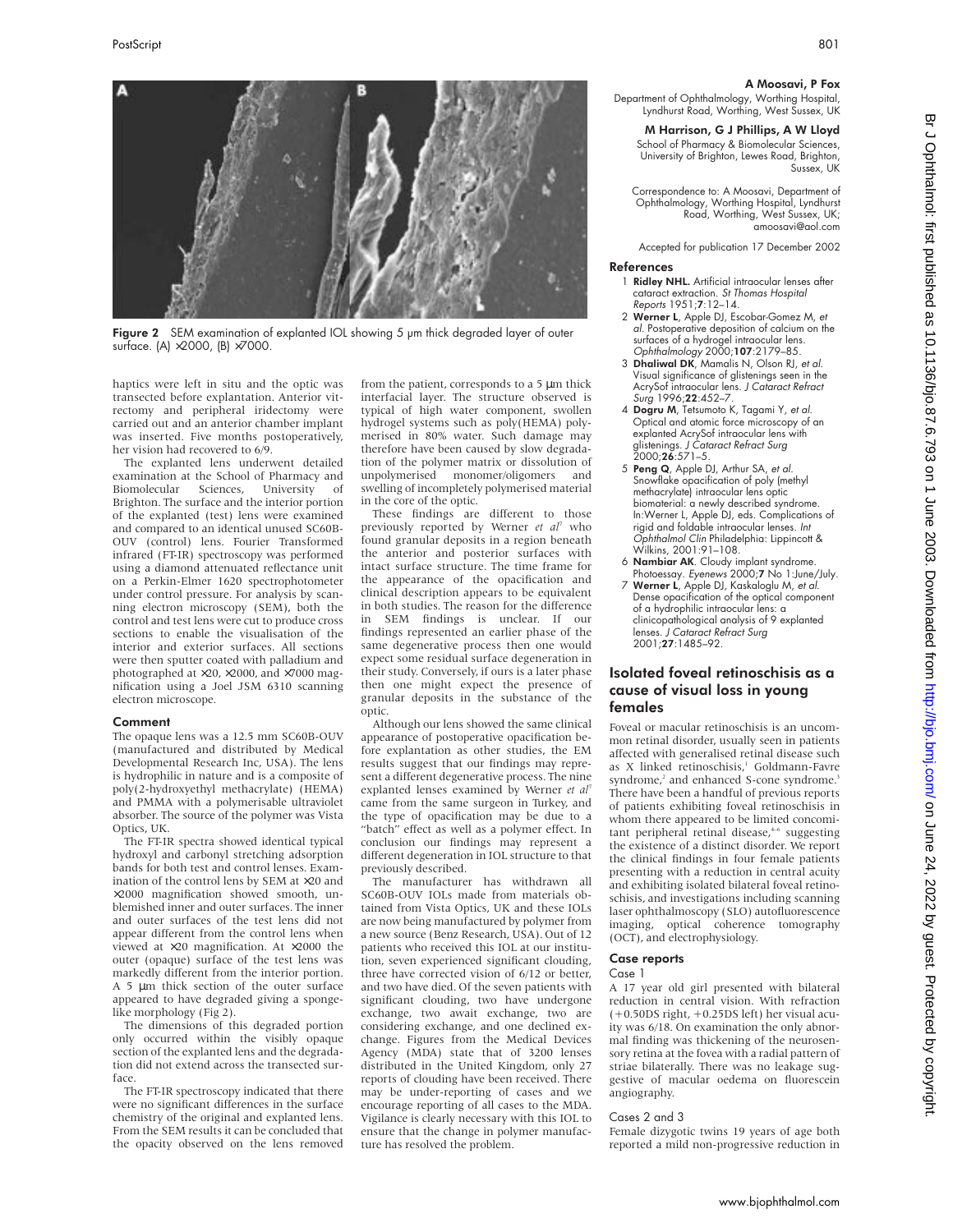

Normal SLO images

Figure 1 A prototype Zeiss confocal scanning laser ophthalmoscope (SLO) recorded autofluorescence images using argon laser blue light and a broadband pass barrier filter with a short wavelength cut off at 521 nm. Single line bilaminar scans of the macular retina were performed using the OCT 2000 scanner (Zeiss Humphrey Instruments, San Leadro, CA, USA).

their central vision. Best corrected visual acuities ranged from 6/12 to 6/18. On examination the only abnormal finding was thickening of the neurosensory retina at the foveal retina in all four eyes. Fluorescein angiography showed no evidence of macular oedema.

#### Case 4

A 22 year old girl presented with difficulties for near vision over the previous 4 years. Best corrected visual acuity was 6/12 with each eye with a small hyperopic correction. The only abnormal findings on ophthalmoscopy were fine cystoid retinal changes at both foveae and small areas of retinal pigment epithelium (RPE) depigmentation at the maculae. Fluorescein angiography showed small areas of transmission defect with increased fluorescence within the foveal avascular zone of both eyes; there was no leakage suggestive of macular oedema.

In none of the three families was there any family history of eye disease. Moreover, the six parents were examined and all found to have normal acuities and retinal macula appearance. The results of SLO autofluorescence

imaging and OCT imaging are shown in Figure 1. In all cases, there was a radial hyperautofluorescence at the central macula, within an otherwise uniform normal retinal signal. The splitting of the neurosensory layer at the central macula was confirmed on OCT imaging. The ganzfeld ERGs were normal and the pattern electroretinogram (PERG) subnormal in amplitude in all four patients (Fig 2).

#### Comment

All four patients have localised central retinal disease as confirmed by electrophysiology, and are therefore distinct from those cases with generalised retinal disorders listed above, as well as the reported families with inherited macular oedema.<sup>7</sup> Similarly, they are unlikely to be manifesting homozygotes, or XO cases of X linked retinoschisis. The morphology of the central retina in each of the cases does seem to be identical to the findings in hemizygotes affected by X linked retinoschisis.<sup>8</sup>

Instead, these cases closely resemble clinically the patients described by Lewis *et al*<sup>4</sup> and Lorenz *et al*. <sup>5</sup> When viewed collectively it is likely that this disorder is autosomal recessive

in inheritance. It is of interest that all eight cases are female. This might represent a chance finding (this is unlikely:  $p = 0.016$ , considering the identical twins in the report by Lewis *et al*<sup>4</sup> as one case), a real underlying sex difference in the prevalence of this rare condition, or the under-reporting of similar male cases as a result of their assignment to a diagnosis of XLRS. There are a few other cases in the literature demonstrating a similar foveal appearance with minimal peripheral changes<sup>6,9 10</sup> which may be manifesting a different disorder. It is very difficult to predict the long term prognosis for our patients, as such cases are rare and longitudinal data are unavailable. Future genetic analysis, such as screening for novel mutations in NR2E3, the gene responsible for enhanced S-cone syndrome, may shed light on the aetiology of this rare disorder.

# S A Kabanarou, G E Holder, A C Bird, A R Webster

Moorfields Eye Hospital, London, UK

S A Kabanarou, A C Bird, A R Webster Institute of Ophthalmology, London, UK

# P E Stanga

St Paul's Eye Unit, Royal Liverpool University Hospital, UK

> S Vickers The Sussex Eye Hospital, Brighton, UK

#### B A Harney

Gloucestershire Hospitals NHS Trust, UK

Correspondence to: Andrew R Webster, MD, Institute of Ophthalmology, Department of Molecular Genetics, 11–43 Bath Street, London EC1V 9EL, UK; andrew.webster@ucl.ac.uk

Accepted for publication 22 November 2002

#### References

- 1 George ND, Yates JR, Moore AT. Clinical features in affected males with X-linked retinoschisis. Arch Ophthalmol 1996;114:274–80.
- 2 Fishman GA, Jampol LM, Goldberg MF. Diagnostic features of the Favre-Goldmann syndrome. Br J Ophthalmol 1976;60:345–53.
- 3 Marmor MF, Jacobson SG, Foerster MH, et al. Diagnostic clinical findings of a new syndrome with night blindness, maculopathy, and enhanced S cone sensitivity. Am J Ophthalmol 1990;110:124–34.
- 4 Lewis RA, Lee GB, Martonyi CL, et al. Familial foveal retinoschisis. Arch Ophthalmol 1977;95:1190–6.
- 5 Lorenz B, Gerth C, Bock M, et al. Isolated foveal retinoschisis in a 7-year-old girl. Invest Ophthalmol Vis Sci 2000;41:S883.
- 6 Perez Alvarez MJ, Clement Fernandez F. [No X-chromosome linked juvenile foveal retinoschisis.] Arch Soc Esp Oftalmol 2002;77:443–8.
- 7 Deutman AF, Pinckers AJLG, Aan de Kerk AL. Dominantly inherited cystoid macular oedema. Am J Ophthalmol 1976;82:540–8.
- 8 Stanga PE, Chong NHV, Reck AC, et al. Optical coherence tomogrophy (OCT) and electrophysiology in X-linked juvenile retinoschis associated with a novel mutation in
- the XLRS1 gene. *Retina* 2001;**21**:78–80.<br>9 **Han DP**, Sieving PA, Martonyi CRA. Foveal retinoschisis associated with senile retinoschisis in a woman. Am J Ophthalmol 1988;106:107–9.
- 10 Shimazaki J, Matsuhashi M. Familial retinoschisis in female patient. Doc Ophthalmol 1987;65:393–400.